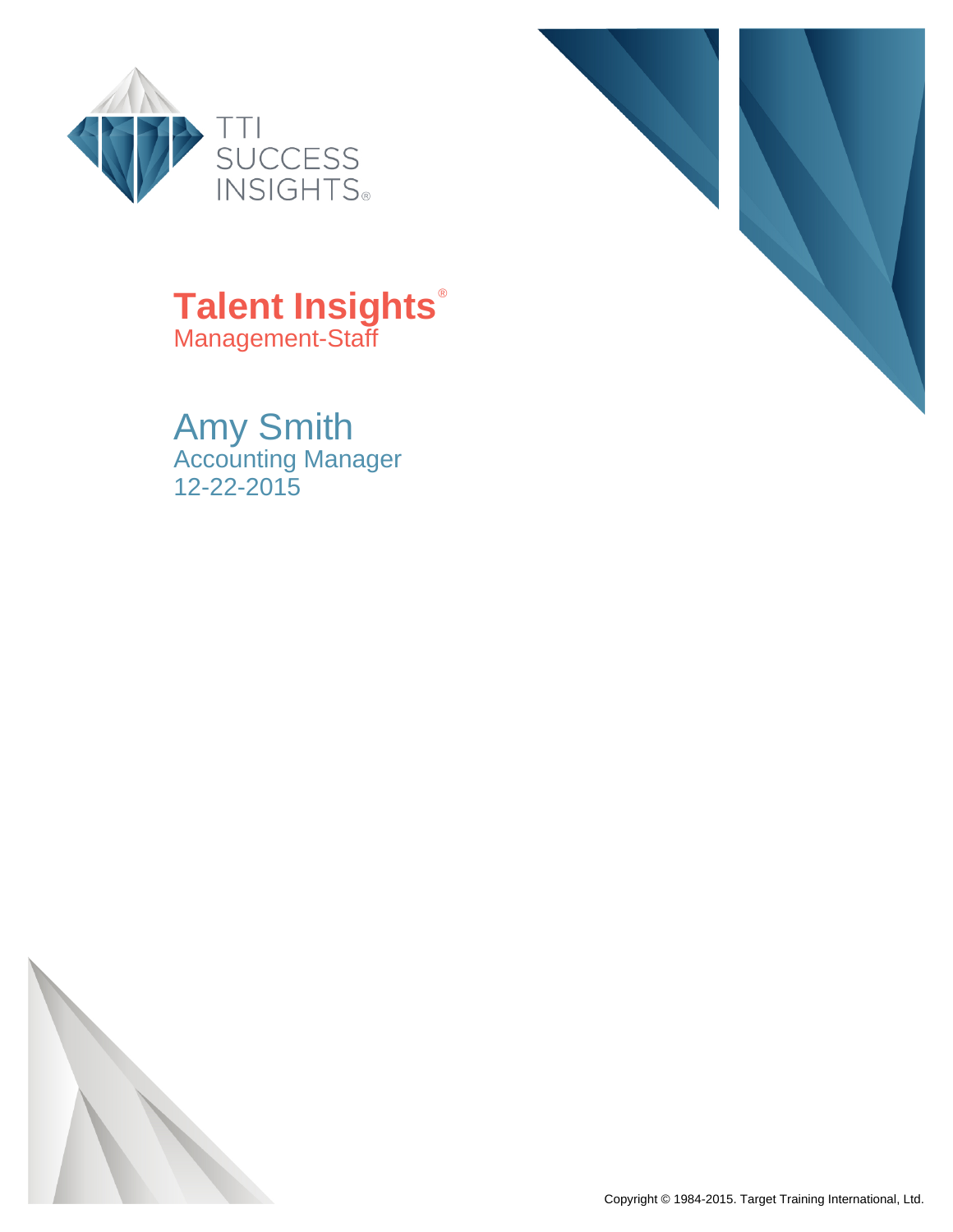



## Introduction Where Opportunity Meets Talent<sup>®</sup>

The TTI Success Insights® Talent Insights Report was designed to increase the understanding of an individual's talents. The report provides insight to three distinct areas: behaviors, motivators and the integration of these. Understanding strengths and weaknesses in these areas will lead to personal and professional development and a higher level of satisfaction.

**The following is an in-depth look at your personal talents in the three main sections:**

### **Behaviors**

This section of the report is designed to help you attain a greater knowledge of yourself as well as others. The ability to interact effectively with people may be the difference between success and failure in your work and personal life. Effective interaction starts with an accurate perception of oneself.

### **Motivators**

This section of the report provides information on the why of your actions, which with application and coaching, can tremendously impact your valuing of life. Once you know the motivations that drive your actions, you will immediately be able to understand the causes of conflict.

### Integrating Behaviors and Motivators

This section of the report will help you blend the how and the why of your actions. Once you can understand how your behaviors and motivators blend together, your performance will be enhanced and you will experience an increase in satisfaction.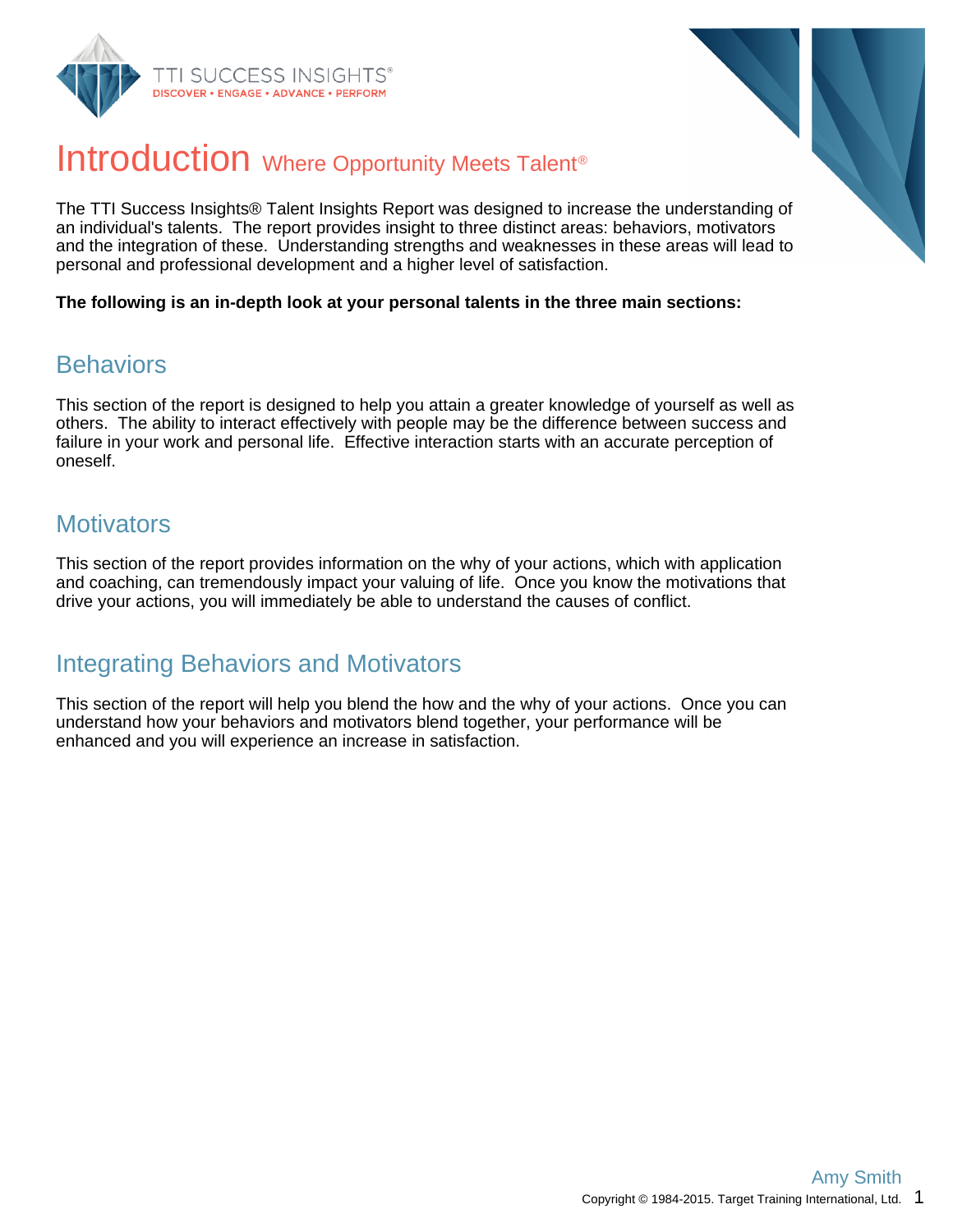



## Introduction Behaviors Section

#### **Behavioral research suggests that the most effective people are those who understand themselves, both their strengths and weaknesses, so they can develop strategies to meet the demands of their environment.**

A person's behavior is a necessary and integral part of who they are. In other words, much of our behavior comes from "nature" (inherent), and much comes from "nurture" (our upbringing). It is the universal language of "how we act," or our observable human behavior.

#### **In this report we are measuring four dimensions of normal behavior. They are:**

- How you respond to problems and challenges.  $\bullet$
- How you influence others to your point of view.  $\bullet$
- How you respond to the pace of the environment.  $\bullet$
- How you respond to rules and procedures set by others.  $\bullet$

This report analyzes behavioral style; that is, a person's manner of doing things. Is the report 100% true? Yes, no and maybe. We are only measuring behavior. We only report statements from areas of behavior in which tendencies are shown. To improve accuracy, feel free to make notes or edit the report regarding any statement from the report that may or may not apply, but only after checking with friends or colleagues to see if they agree.

> "All people exhibit all four behavioral factors in varying degrees of intensity." –W.M. Marston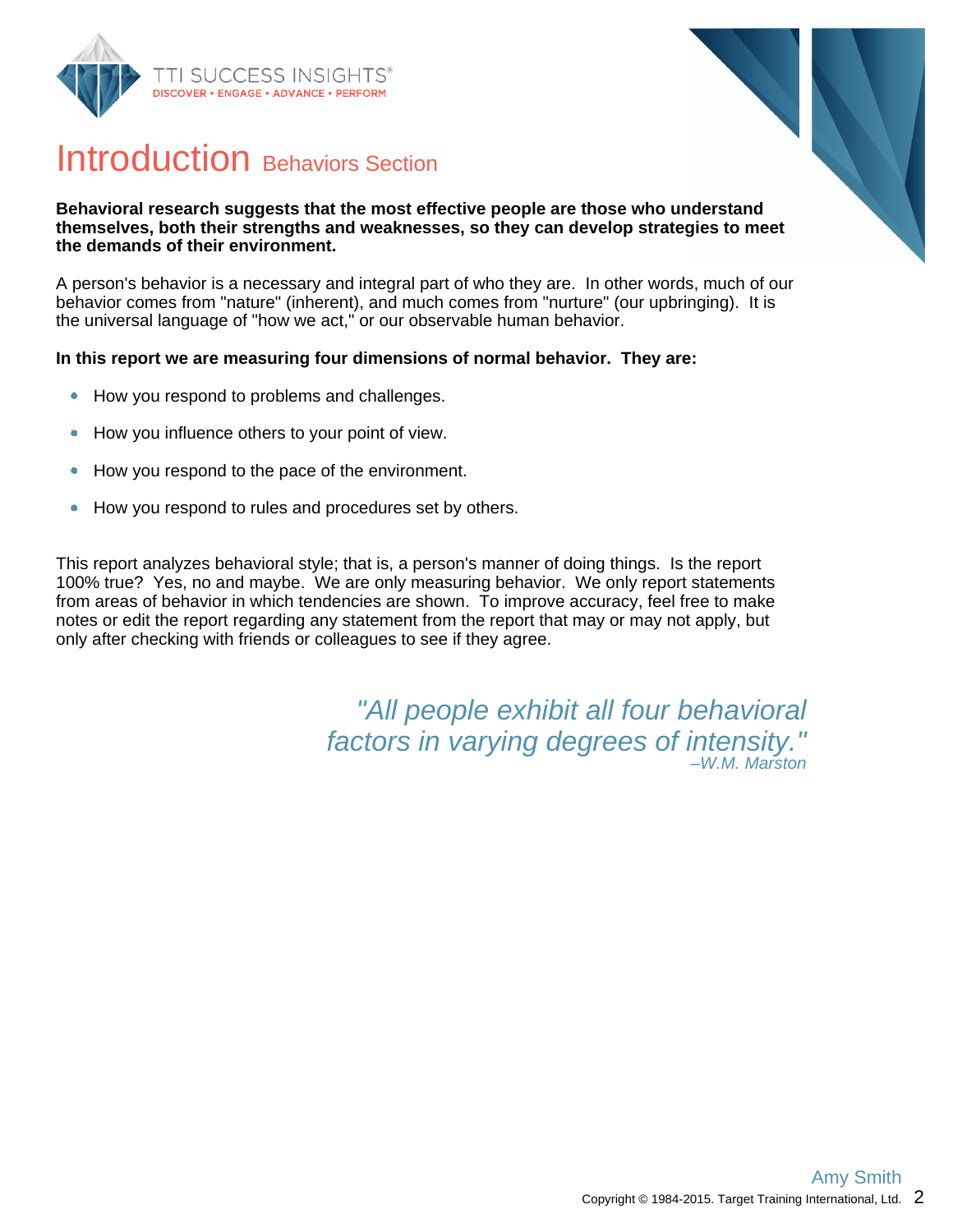

## General Characteristics

Based on Amy's responses, the report has selected general statements to provide a broad understanding of her work style. These statements identify the basic natural behavior that she brings to the job. That is, if left on her own, these statements identify HOW SHE WOULD CHOOSE TO DO THE JOB. Use the general characteristics to gain a better understanding of Amy's natural behavior.

Amy wants to be liked by fellow workers, as well as be recognized for doing quality work. Coworkers know that her projects will always be done correctly. Her motto for work may well be the coined phrase, "quality is job number one." Getting the project or job done right is important to her. If forced to choose between producing quality work or quantities of work, quality will be the winner. She is adaptable. When Amy sees something that is wrong she wants to fix it. She is oriented toward achieving practical results. Amy has a need to achieve in an environment in which the quality is controlled. She can become frustrated when put in a situation that is nothing more than a rambling discussion. She tends to be her own worst critic constantly reminding herself that she could have done better if given more time. She wants to be seen as a responsible person and will avoid behavior that could be seen by others as irresponsible. She can be sensitive about any comments regarding the quality of her work. She strives forward constantly to improvement in everything she does. Amy prefers that things be orderly and she will approach work in a systematic manner. She likes to work behind the scene and be seen as someone who is organized and has her life in order.

Amy is the type of person who will accept challenges, and accept them seriously. She is good at analyzing situations that can be felt, touched, seen, heard, personally observed or experienced. Her motto is, "facts are facts." She tends to make her decisions after deliberation and gives weight to all the pros and cons. She sees herself as factual, and "down-to-earth." She is more than casually interested in "theory." When confronted with a problem she will look for a method, a formula, a procedure or a system to solve it. Amy follows company policy, if aware of it. She, capable of making daily decisions routinely, usually becomes cautious about the bigger decisions; she wants to be absolutely certain her decision is correct. She likes to collect data for decision making and may collect so much it makes the decision harder. She feels tension when forced to make major decisions quickly.



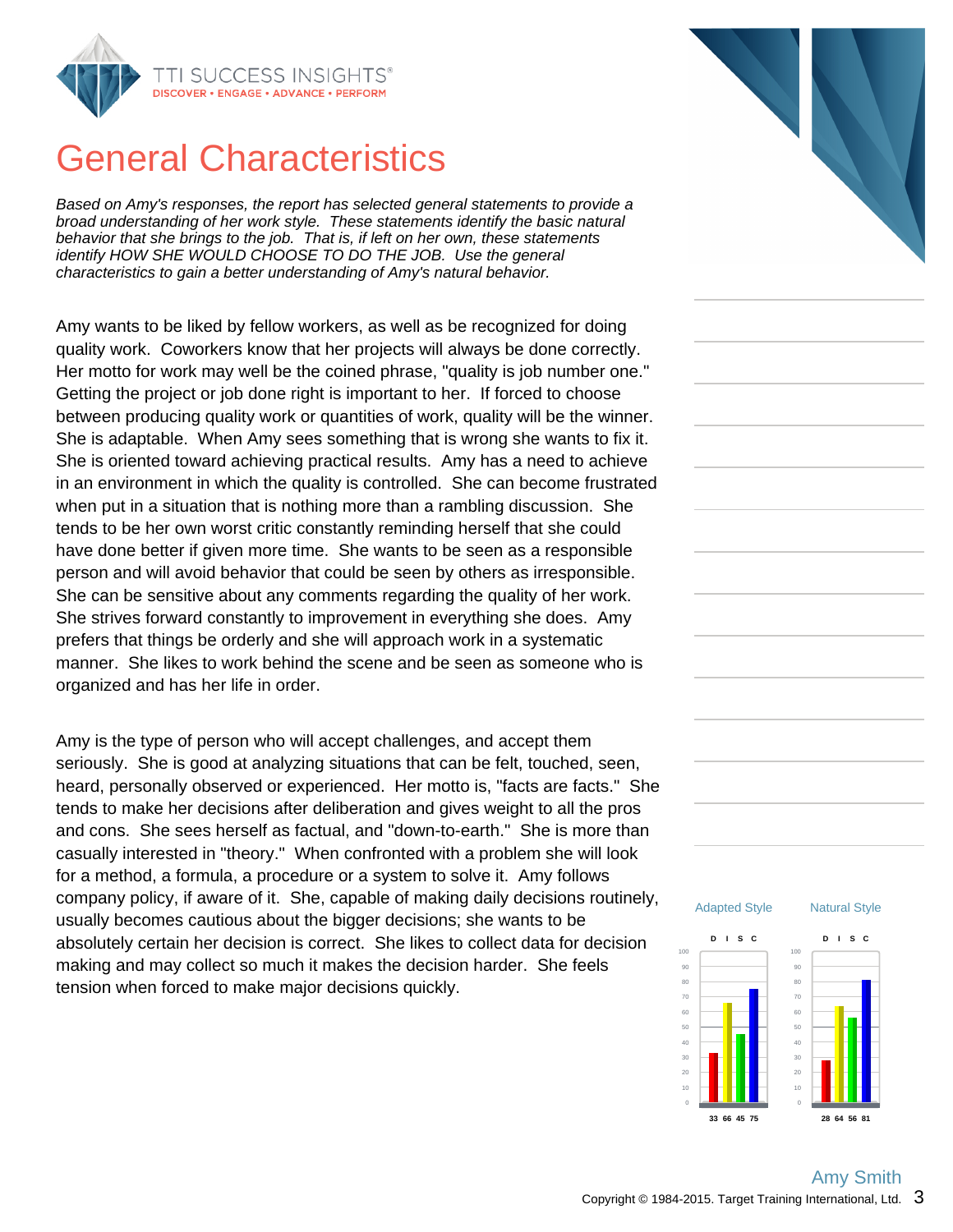

## **General Characteristics Continued**

Amy likes to ask questions to clarify the communications. She gathers data in order to be certain she is correct in her work, communications or decision making. Because Amy wants to be certain she is performing her work assignments correctly, she enjoys working for a manager who explains what is expected of her. She is usually soft-spoken, but her demeanor may be deceptive to those who work with her. She may possess strong and unwavering convictions that are not always apparent to others. She wants to establish good will with others and to influence them in a friendly and sociable manner. Amy enjoys analyzing the motives of others. This allows her to develop her intuitive skills. She can be outgoing at times. Basically introverted, she will engage in social conversation when the occasion warrants. She is intuitive and is able to ask good questions in order to get the critical, complete information she seeks. She is patient and persistent in her approach to achieving goals. She responds to challenges in a cooperative manner and wants the "team" to win without the need of a perceived "shining star."



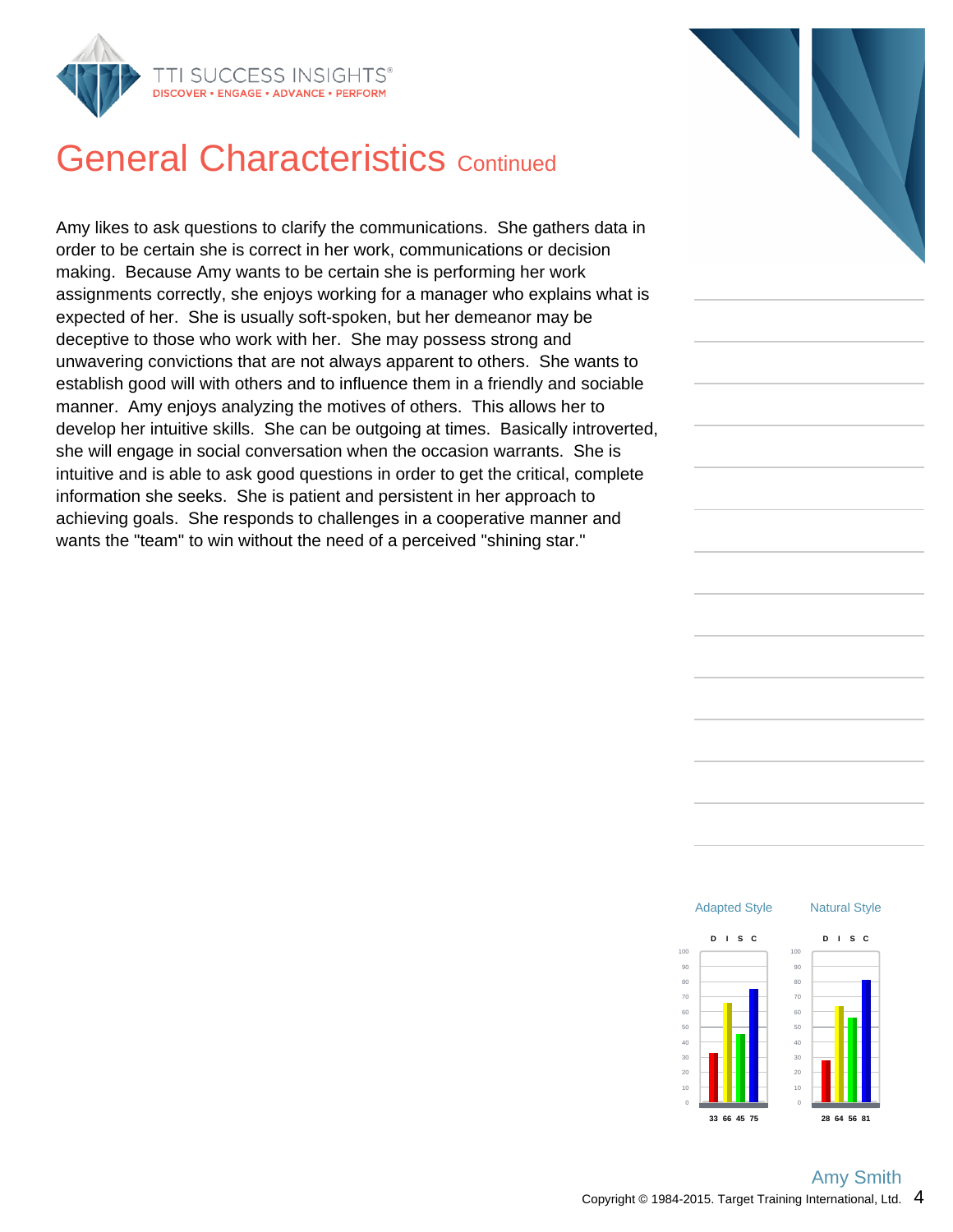

## Value to the Organization

This section of the report identifies the specific talents and behavior Amy brings to the job. By looking at these statements, one can identify her role in the organization. The organization can then develop a system to capitalize on her particular value and make her an integral part of the team.

- Comprehensive in problem solving.  $\bullet$
- Accurate and intuitive.  $\bullet$
- Defines, clarifies, gets information, criticizes and tests.  $\bullet$
- Respect for authority and organizational structure.  $\bullet$
- Will gather data for decision making.  $\bullet$
- Proficient and skilled in her technical specialty.  $\bullet$
- $\bullet$ Maintains standards.



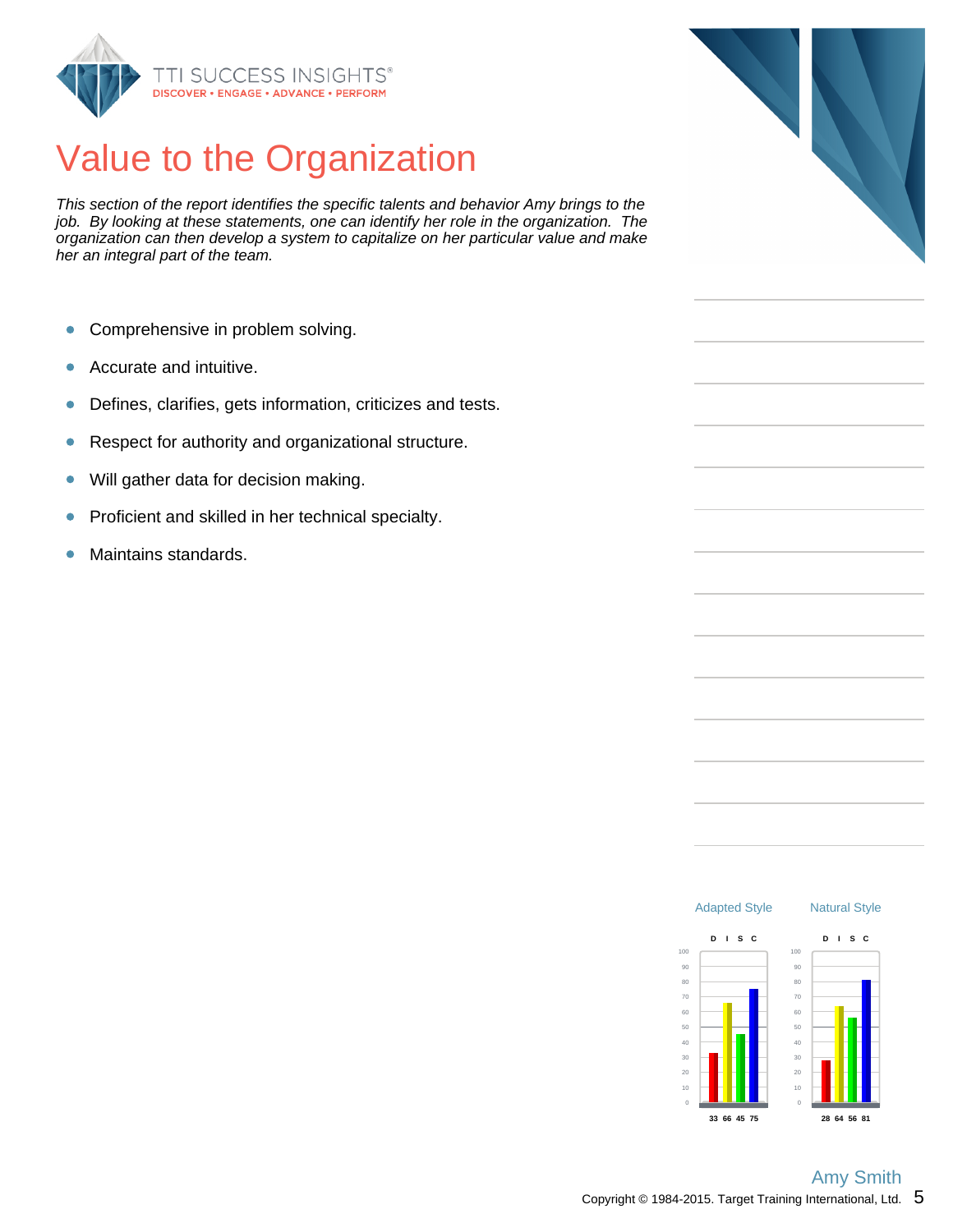

# Checklist for Communicating

Most people are aware of and sensitive to the ways with which they prefer to be communicated. Many people find this section to be extremely accurate and important for enhanced interpersonal communication. This page provides other people with a list of things to DO when communicating with Amy. Read each statement and identify the 3 or 4 statements which are most important to her. We recommend highlighting the most important "DO's" and provide a listing to those who communicate with Amy most frequently.

### Ways to Communicate

- $\Box$  Take time to be sure that she is in agreement and understands what you said.
- $\Box$  Follow through, if you agree.
- $\Box$  Be sincere and use a tone of voice that shows sincerity.
- $\Box$  Give her time to ask questions.
- $\Box$  Give her time to be thorough, when appropriate.
- $\Box$  Make an organized contribution to her efforts, present specifics and do what you say you can do.
- $\Box$  Give her time to verify reliability of your actions; be accurate, realistic.
- $\Box$  Draw up a scheduled approach to implementing action with a step-by-step timetable; assure her that there won't be surprises.
- $\Box$  Make an organized presentation of your position, if you disagree.
- $\Box$  Give her time to verify reliability of your comments--be accurate and realistic.
- $\Box$  Support your communications with correct facts and data.



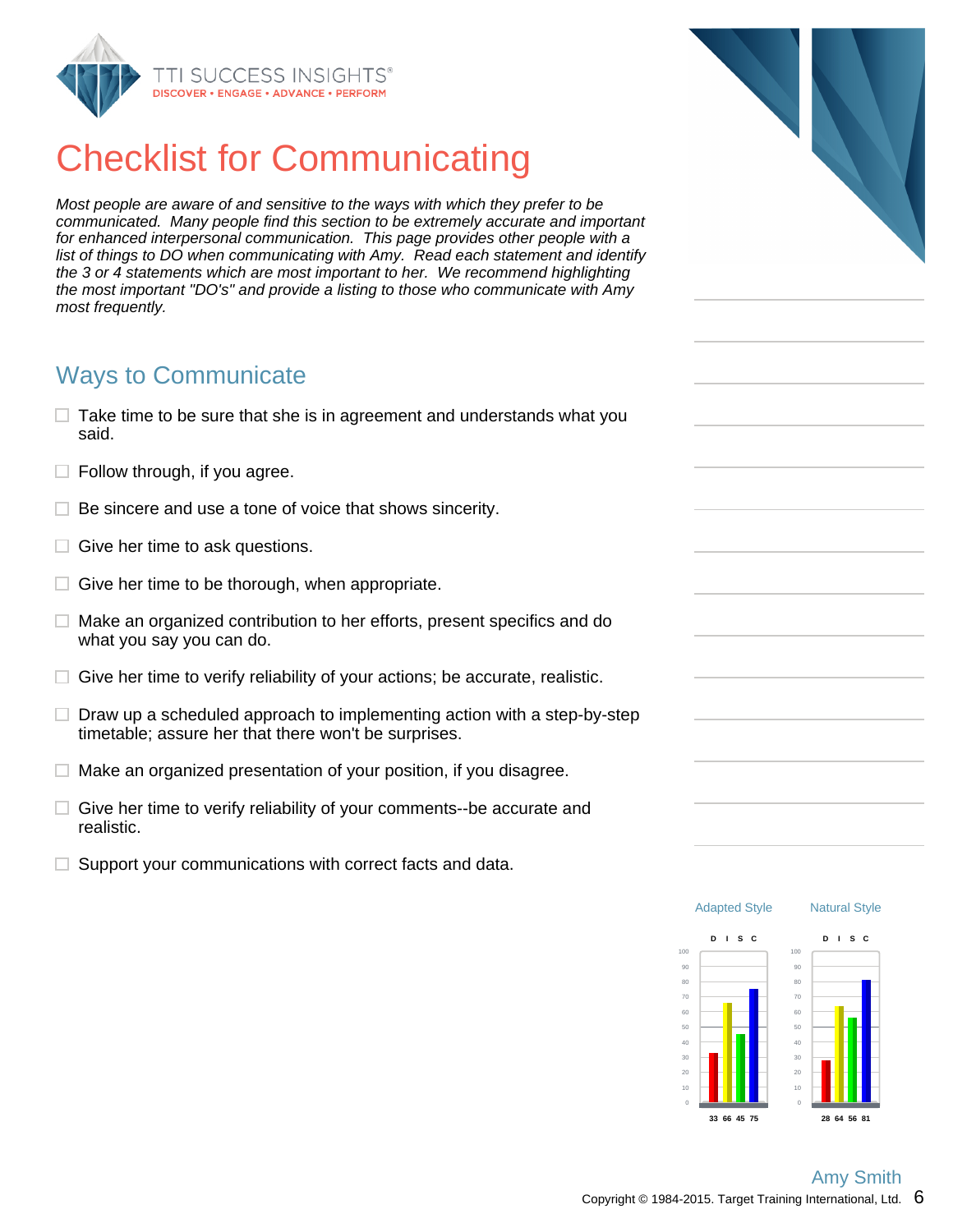

# **Checklist for Communicating Continued**

This section of the report is a list of things NOT to do while communicating with Amy. Review each statement with Amy and identify those methods of communication that result in frustration or reduced performance. By sharing this information, both parties can negotiate a communication system that is mutually agreeable.

### Ways **NOT** to Communicate

- $\Box$  Don't be haphazard.
- $\Box$  Leave things to chance or luck.
- Make conflicting statements. □.
- $\Box$  Rush the decision-making process.
- $\Box$ Talk to her when you're extremely angry.
- Be vague about what's expected of either of you; don't fail to follow through.  $\Box$
- Give your presentation in random order.  $\Box$
- $\Box$  Use testimonies of unreliable sources; don't be haphazard.
- $\Box$  Talk in a loud voice or use confrontation.
- $\Box$  Make promises you cannot deliver.
- $\Box$  Say "trust me"--you must prove it.



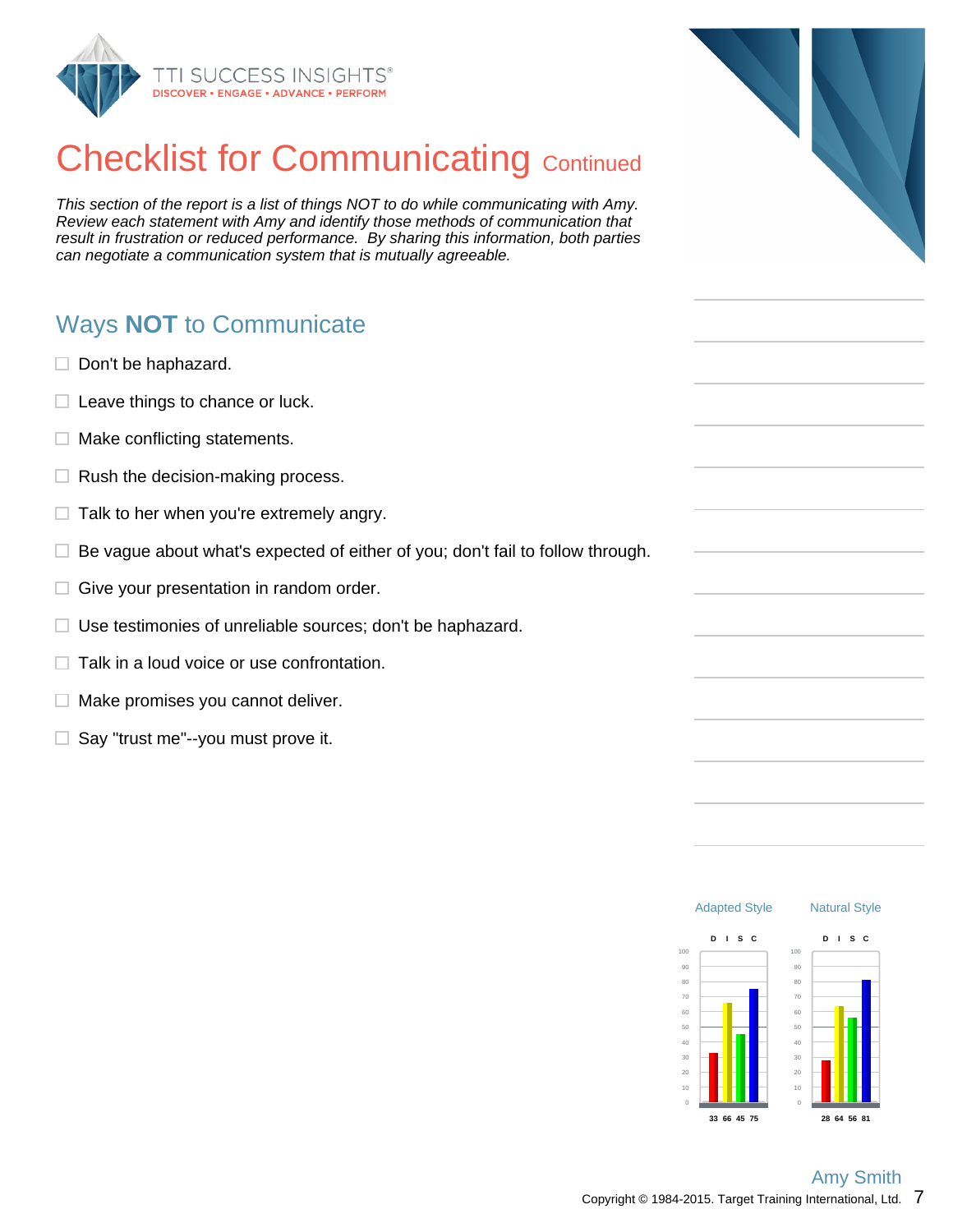



This section provides suggestions on methods which will improve Amy's communications with others. The tips include a brief description of typical people with whom she may interact. By adapting to the communication style desired by other people, Amy will become more effective in her communications with them. She may have to practice some flexibility in varying her communication style with others who may be different from herself. This flexibility and the ability to interpret the needs of others is the mark of a superior communicator.

#### **When communicating with a person who is dependent, neat, conservative, perfectionist, careful and compliant:**

- **Prepare your "case" in advance.**
- Stick to business.
- Be accurate and realistic.

#### **Factors that will create tension or dissatisfaction:**

- Being giddy, casual, informal, loud.
- **Pushing too hard or being unrealistic with** deadlines.
- Being disorganized or messy.

#### **When communicating with a person who is ambitious, forceful, decisive, strong-willed, independent and goal-oriented:**

- Be clear, specific, brief and to the point.
- Stick to business.
- Be prepared with support material in a well-organized "package."

#### **Factors that will create tension or dissatisfaction:**

- Talking about things that are not relevant to the issue.
- Leaving loopholes or cloudy issues.
- Appearing disorganized.

#### **When communicating with a person who is patient, predictable, reliable, steady, relaxed and modest:**

- Begin with a personal comment--break the ice.
- Present your case softly, nonthreateningly.
- Ask "how?" questions to draw their opinions.

#### **Factors that will create tension or dissatisfaction:**

- Rushing headlong into business.
- Being domineering or demanding.
- Forcing them to respond quickly to your objectives.

#### **When communicating with a person who is magnetic, enthusiastic, friendly, demonstrative and political:**

- Provide a warm and friendly environment.
- Don't deal with a lot of details (put them in writing).
- Ask "feeling" questions to draw their opinions or comments.

#### **Factors that will create tension or dissatisfaction:**

- Being curt, cold or tight-lipped.
- Controlling the conversation.
- Driving on facts and figures, alternatives, abstractions.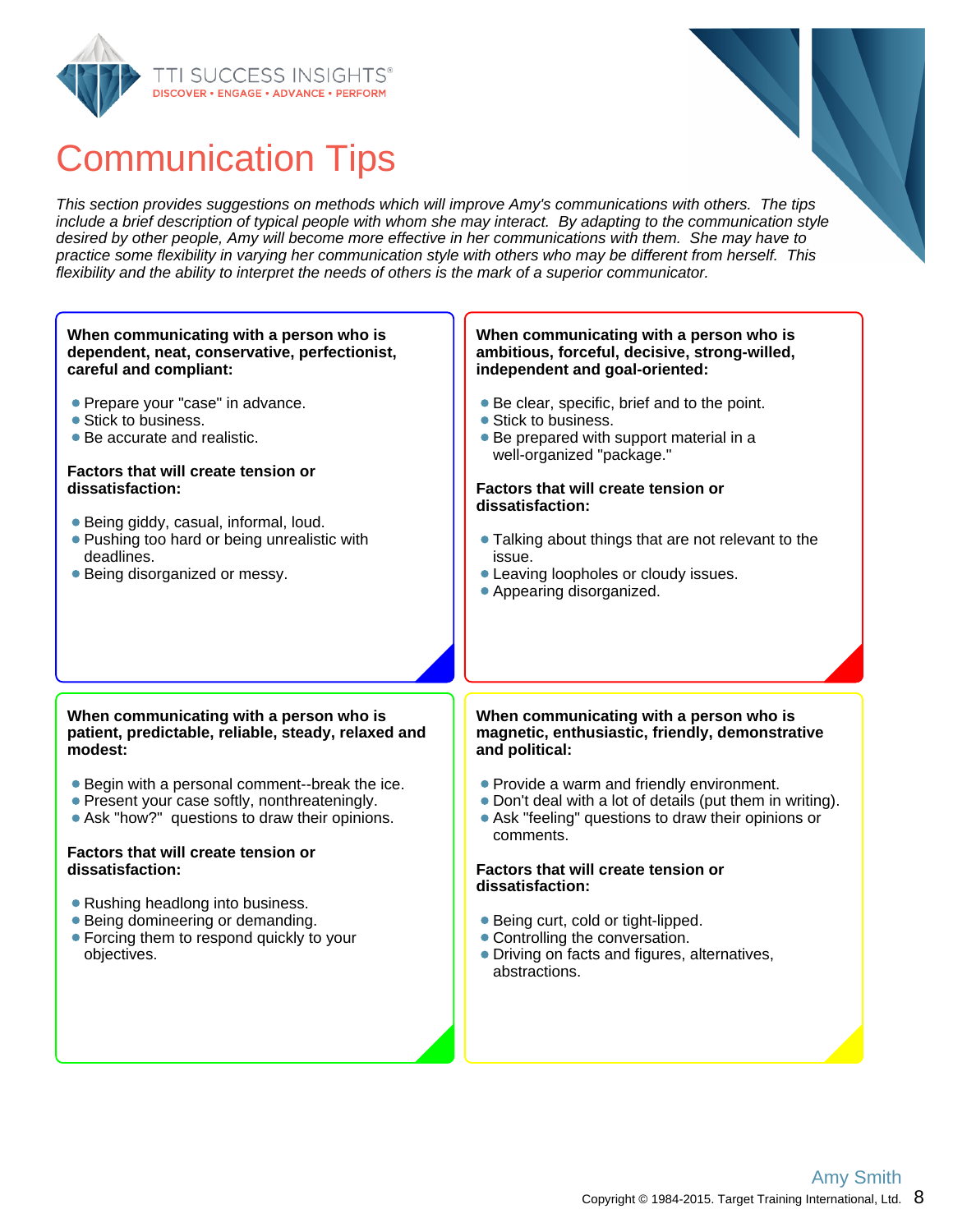

### **Perceptions** See Yourself as Others See You

A person's behavior and feelings may be quickly telegraphed to others. This section provides additional information on Amy's self-perception and how, under certain conditions, others may perceive her behavior. Understanding this section will empower Amy to project the image that will allow her to control the situation.

### Self-Perception

Amy usually sees herself as being:

- 
- Precise **Thorough**
- Moderate **Diplomatic**
- Knowledgeable **Analytical**
- 

### Others' Perception - Moderate

Under moderate pressure, tension, stress or fatigue, others may see her as being:

- Pessimistic **Picky** Picky
	-
- Worrisome  **Fussy**
- 

### Others' Perception - Extreme

Under extreme pressure, stress or fatigue, others may see her as being:

- Perfectionistic and the Hard-to-Please
	-

- 
- Strict **Defensive** Defensive





Natural Style

**28 64 56 81**

Adapted Style

**33 66 45 75**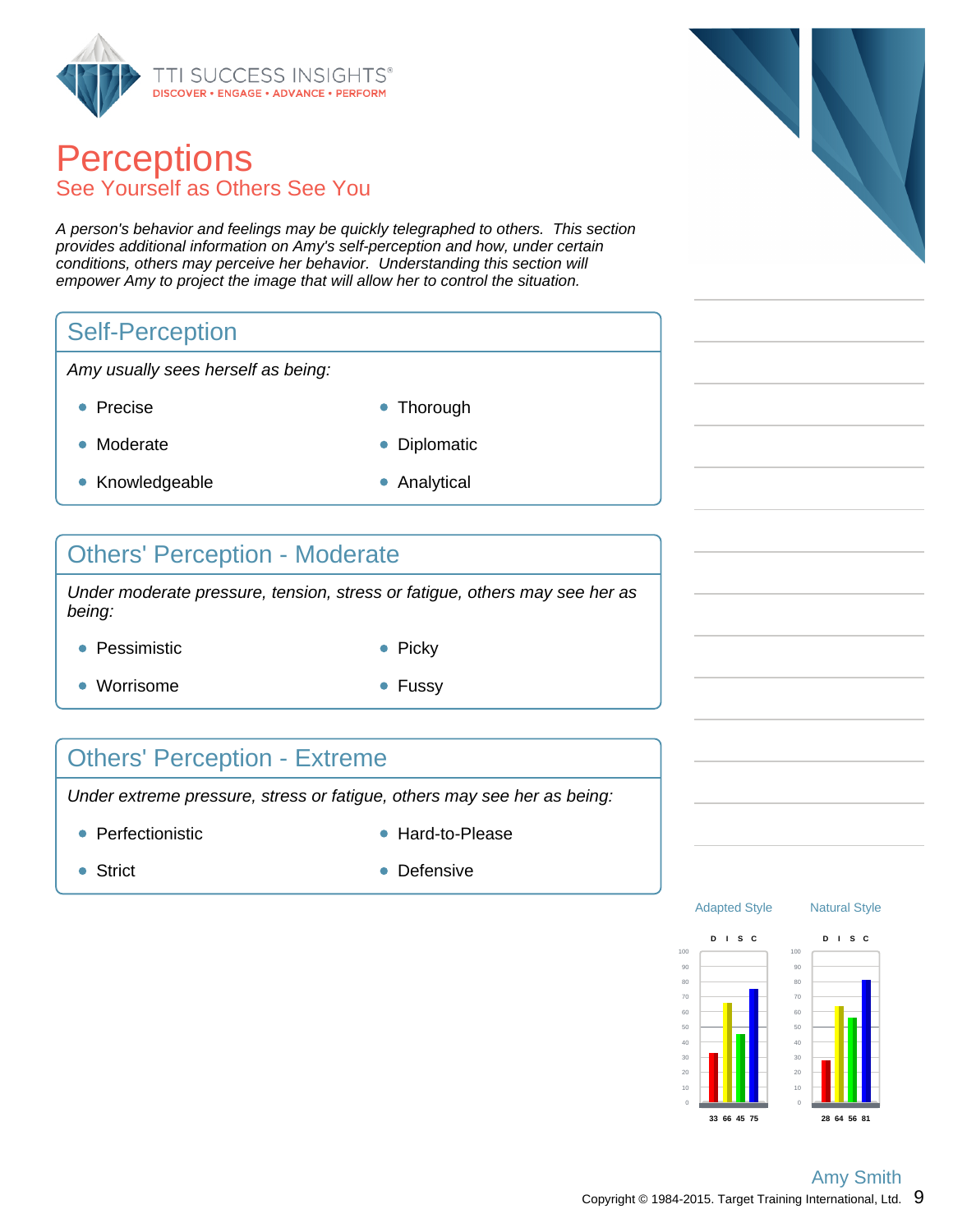

## The Absence of a Behavioral Fact

The absence of a behavioral factor may provide insight into situations or environm that may cause tension or stress. Based on research, we are able to identify situations that should be avoided or minimized in a person's day-to-day environme By understanding the contribution of a low behavioral style, we are able to better articulate a person's talents and create environments where people can be more effective.

#### **Situations and circumstances to avoid or aspects needed within the environment in order to minimize behavioral stress.**

- $\bullet$ Avoid situations where competition is a primary factor.
- Avoid work environments with a moving target as the only constant.
- Needs meeting and planning sessions with pre-disclosed agenda ite in order to feel prepared.

**Understanding that the need to adapt is unavoidable at times, below are tips for adapting to those with D above the energy line and/or tips for seeking environments that will be conducive to the low D.**

- $\bullet$ Seek an environment that allows for a humoristic approach to conflict situations.
- Focus on one task at a time to assure quality in problem solving.
- Seek partnership when forced to make decisions that do not have a procedure or set precedence.

| or:   |  |
|-------|--|
| nents |  |
| ent.  |  |
|       |  |
|       |  |
|       |  |
|       |  |
|       |  |
| ms    |  |
|       |  |
| are   |  |
|       |  |
| :t    |  |
|       |  |
|       |  |
|       |  |
|       |  |
|       |  |

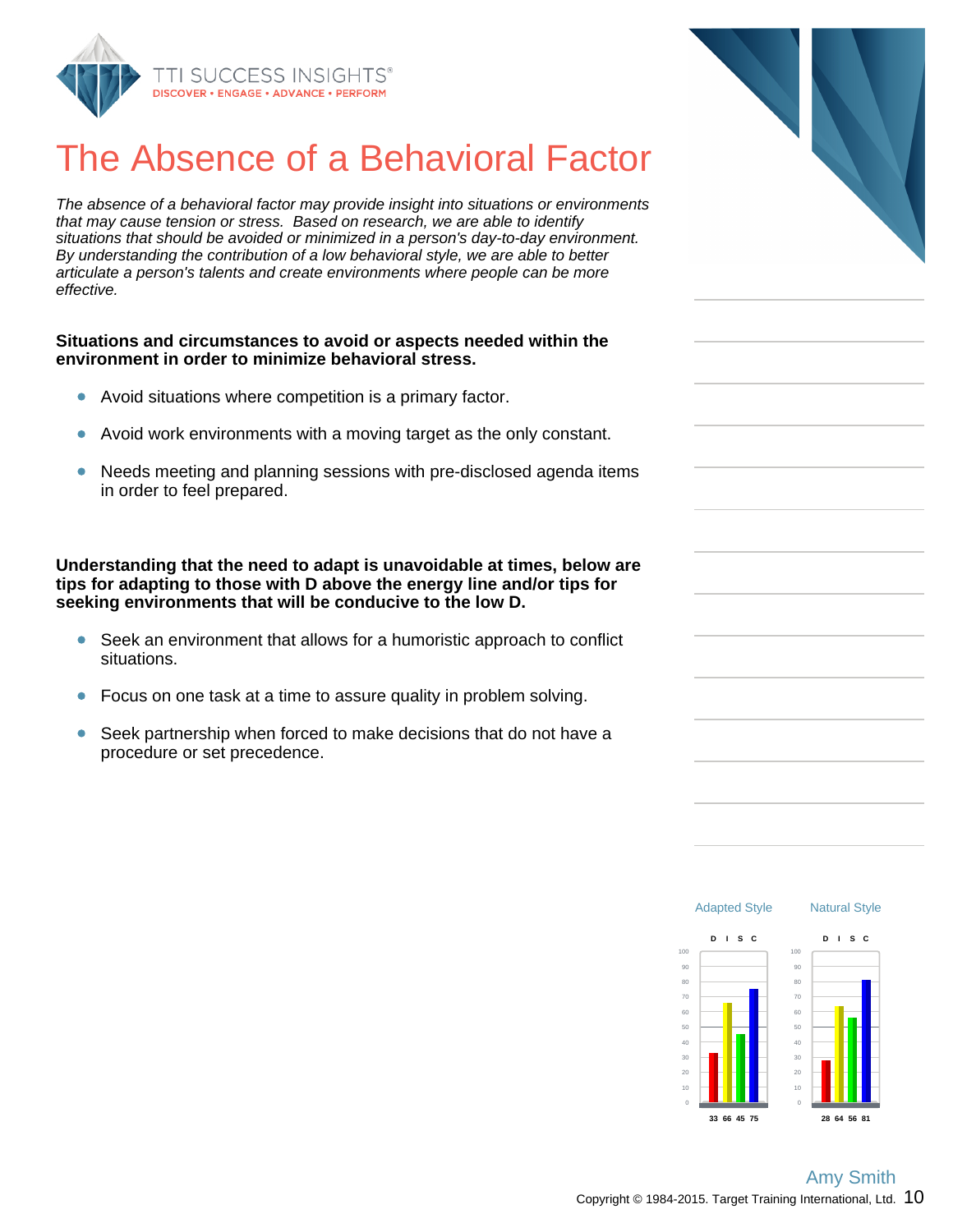

## **Descriptors**

Based on Amy's responses, the report has marked those words that describe her personal behavior. They describe how she solves problems and meets challenges, influences people, responds to the pace of the environment and how she responds to rules and procedures set by others.

| <b>Driving</b>   | Inspiring          | Relaxed           | Cautious                 |
|------------------|--------------------|-------------------|--------------------------|
| <b>Ambitious</b> | Magnetic           | Passive           | Careful                  |
| Pioneering       | Enthusiastic       | Patient           | Exacting                 |
| Strong-Willed    | Persuasive         | Possessive        | Systematic               |
| Determined       | Convincing         | Predictable       | Accurate                 |
| Competitive      | <b>Poised</b>      | Consistent        | Open-Minded              |
| Decisive         | <b>Optimistic</b>  | <b>Steady</b>     | <b>Balanced Judgment</b> |
| Venturesome      | <b>Trusting</b>    | <b>Stable</b>     | Diplomatic               |
|                  |                    |                   |                          |
|                  |                    |                   |                          |
| <b>Dominance</b> | <b>Influencing</b> | <b>Steadiness</b> | <b>Compliance</b>        |
| Calculating      | Reflective         | Mobile            | Firm                     |
| Cooperative      | Factual            | Active            | Independent              |
| <b>Hesitant</b>  | Calculating        | <b>Restless</b>   | Self-Willed              |
| <b>Cautious</b>  | Skeptical          | Impatient         | Obstinate                |
| Agreeable        | Logical            | Pressure-Oriented | Unsystematic             |
| Modest           | Suspicious         | Eager             | Uninhibited              |
| Peaceful         | Matter-of-Fact     | Flexible          | Arbitrary                |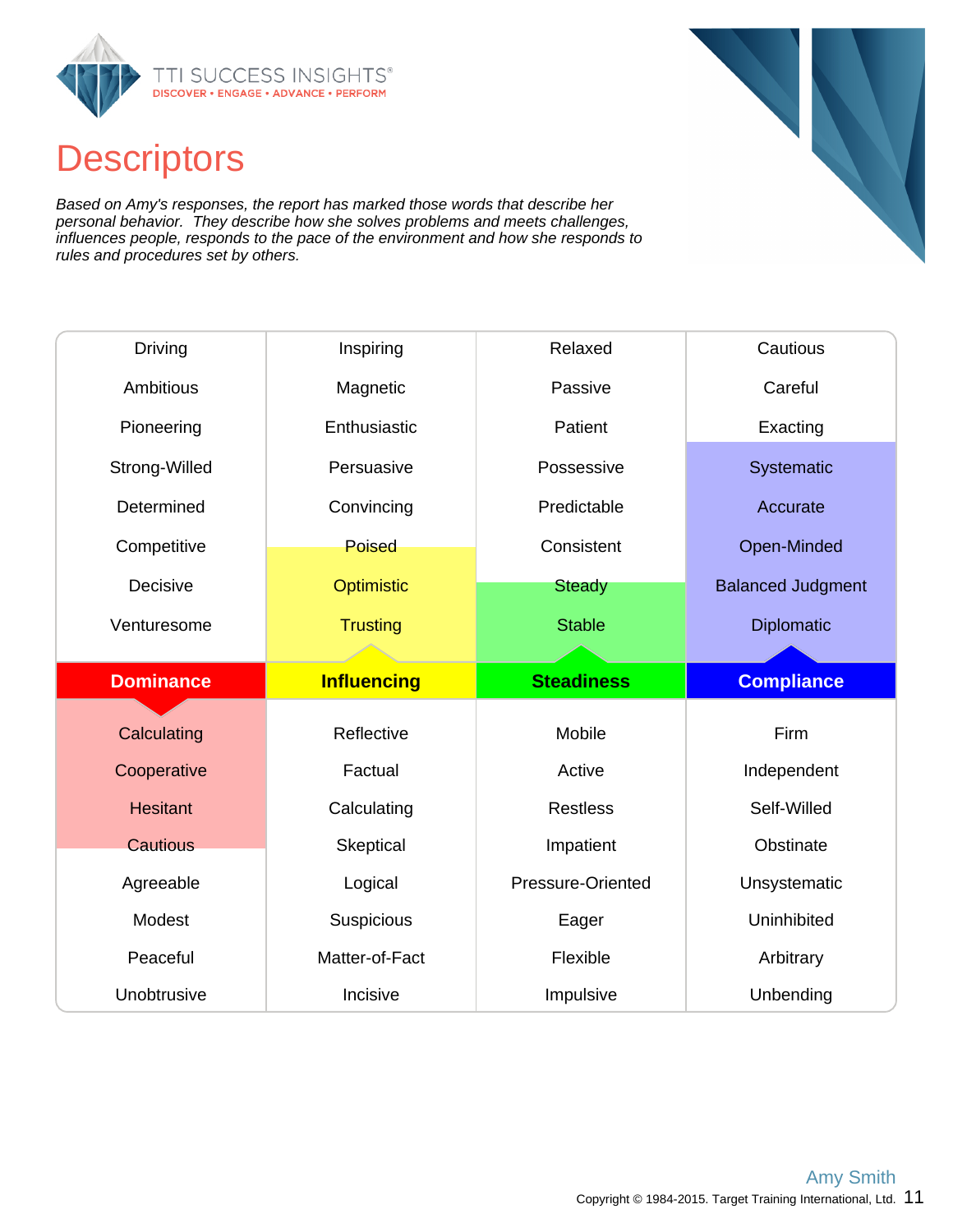

## Natural and Adapted Style

Amy's natural style of dealing with problems, people, pace of events and procedures may not always fit what the environment needs. This section will provide valuable information related to stress and the pressure to adapt to the environment.

### Problems - Challenges

**Natural Adapted**

Amy is cautious in her approach to problem solving and does not attempt to demand that her view, or opinion, be accepted at face value. Amy likes to solve problems within the framework of a team environment. She will look for a compromise as opposed to a win-lose situation.

Amy sees no need to change her approach to solving problems or dealing with challenges in her present environment.

### People - Contacts

| <b>Natural</b> |
|----------------|
|----------------|

Amy is sociable and optimistic. She is able to use an emotional appeal to convince others of a certain direction. She likes to be on a team and may be the spokesman for the team. She will trust others and likes a positive environment in which to relate.

#### **Adapted**

Amy sees no need to change her approach to influencing others to her way of thinking. She sees her natural style to be what the environment is calling for.



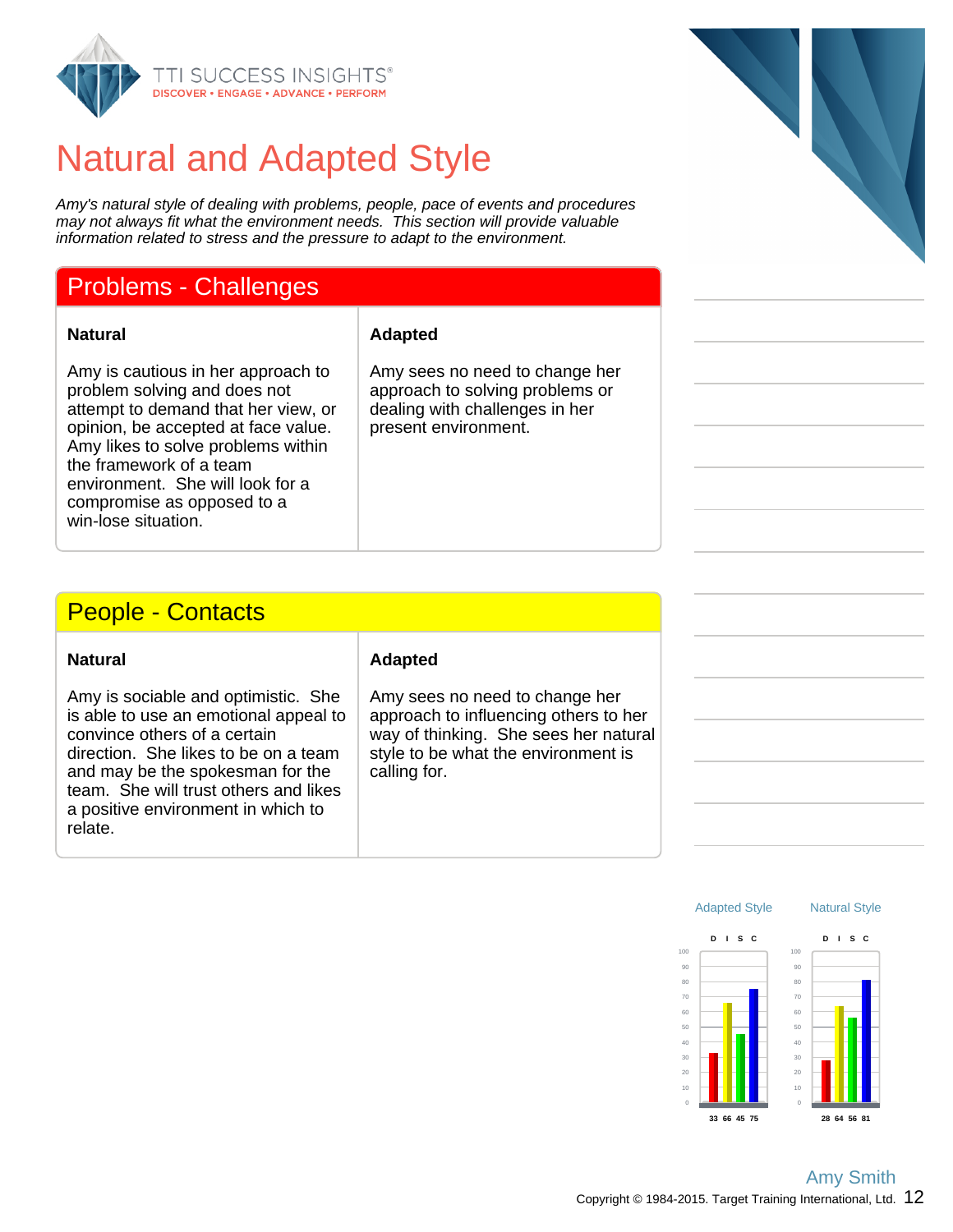

## **Natural and Adapted Style Continued**

### Pace - Consistency

**Natural Adapted**

Amy is deliberate and steady. She is willing to change, if the new direction is meaningful and consistent with the past. She will resist change for change's sake.

Amy feels the need for mobility and the absence of routine. She feels comfortable juggling several projects at one time and can move from one project to another fairly easily.

### Procedures - Constraints

Amy naturally is cautious and concerned for quality. She likes to be on a team that takes responsibility for the final product. She enjoys knowing the rules and can become upset when others fail to comply with the rules.

#### **Natural Adapted**

Amy shows little discomfort when comparing her basic (natural) style to her response to the environment (adapted) style. The difference is not significant and Amy sees little or no need to change her response to the environment.

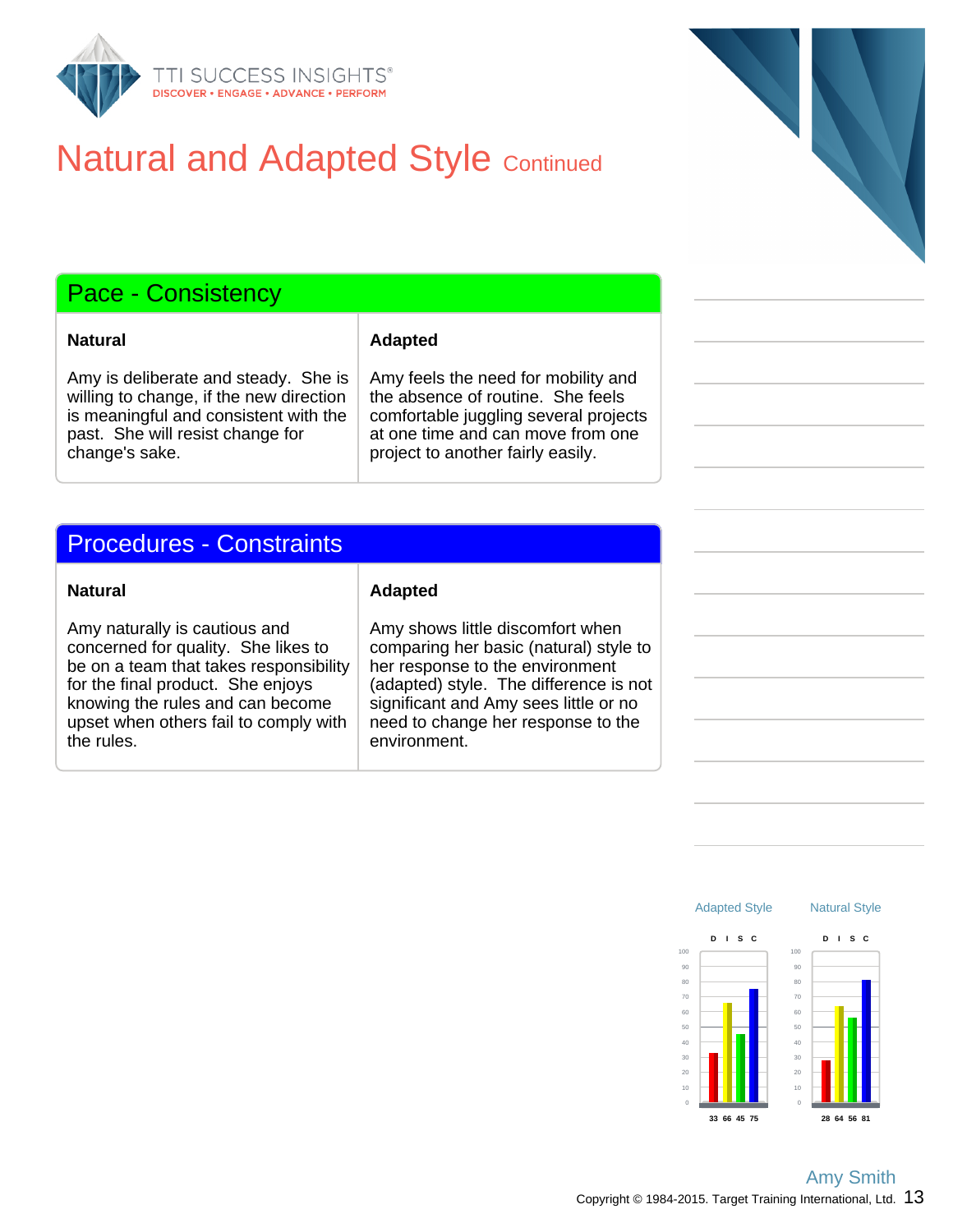

# Adapted Style

Amy sees her present work environment requiring her to exhibit the behavior listed on this page. If the following statements DO NOT sound job related, explore the reasons why she is adapting this behavior.

- Being cordial and helpful when dealing with new clients or customers.  $\bullet$
- Being a good "team player."  $\bullet$
- Using restraint when confrontation occurs.  $\bullet$
- Careful, thoughtful approach to decision making.  $\bullet$
- Precedence of quality over efficiency.  $\bullet$
- Compliance to high standards.  $\bullet$
- $\bullet$ Presenting a practical, proven approach to decision making.
- Sensitivity to existing rules and regulations.  $\bullet$
- $\bullet$ Critical appraisal of data.
- Precise, analytical approach to work tasks.  $\bullet$
- Calculation of risks before taking action.  $\bullet$
- Undemanding of others' time and attention.  $\bullet$



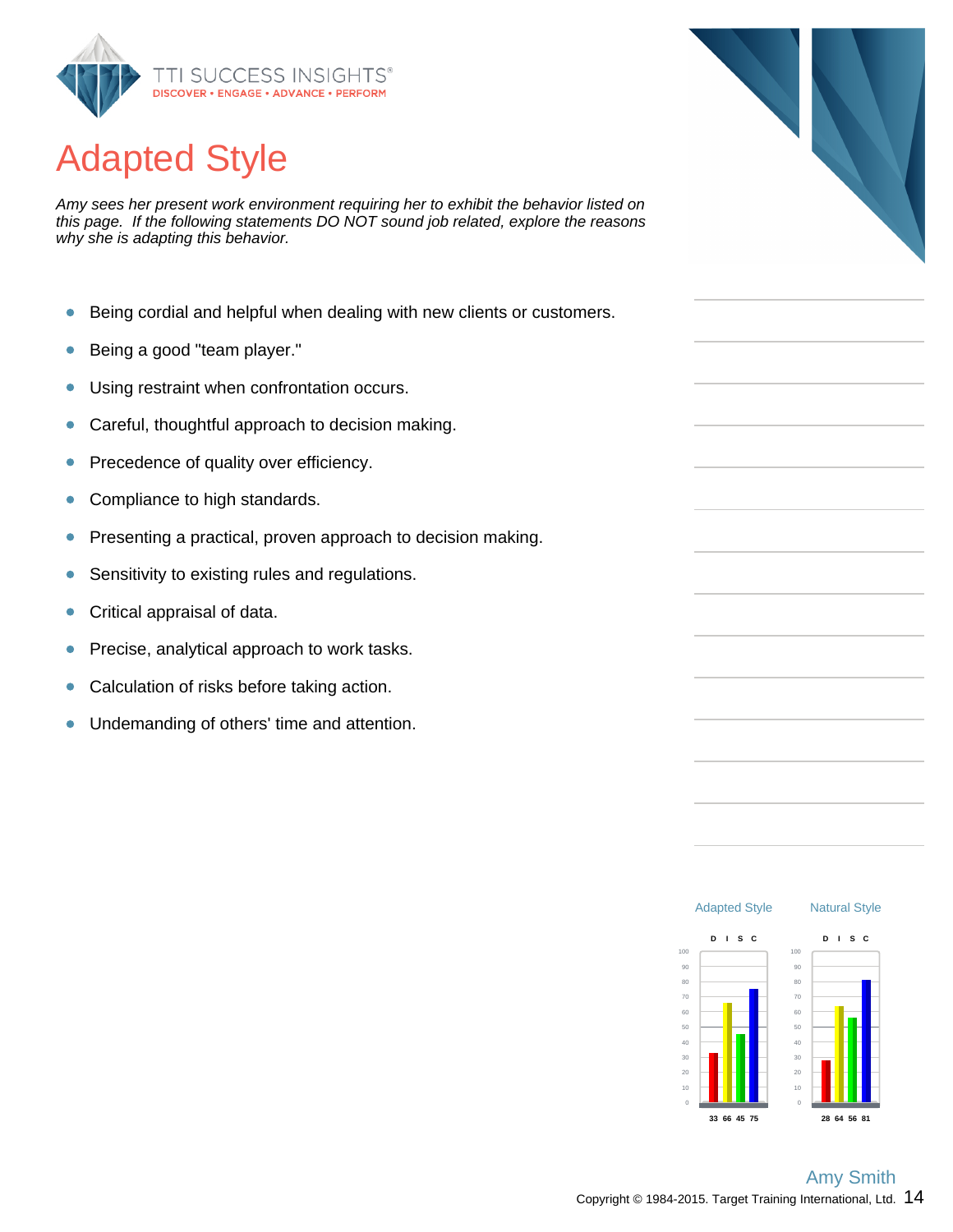

# Time Wasters

This section of your report is designed to identify time wasters that may impact your overall time use effectiveness. Possible causes and solutions will serve as a basis for creating an effective plan for maximizing your use of TIME and increasing your PERFORMANCE.

### Seeking The Best, But Not Necessarily Workable **Solutions**

Always seeking the best solution may prohibit getting the task accomplished. Something better is always on the horizon.

#### **Possible Causes:**

- $\bullet$ Want to do things right the first time
- Want personal approval for preciseness of work  $\bullet$
- Fear criticism if solution doesn't work  $\bullet$

#### **Possible Solutions:**

- $\bullet$ Establish required standards
- Determine the solution that meets or exceeds those standards
- $\bullet$ Set a timeline for making a decision or completing a task

### Overreacting To Constructive Criticism

Overreacting to constructive criticism is the inappropriate overt or covert response to feedback and recommendations.

#### **Possible Causes:**

- Have a high comfort level with past methods  $\bullet$
- Have high standards for work performance  $\bullet$
- $\bullet$ Think that your way is the correct way
- Don't see the benefit of doing things differently  $\bullet$

#### **Possible Solutions:**

- Practice listening without evaluating comments from others  $\bullet$
- Begin responding mentally with "that's interesting" or "that's a possibility"  $\bullet$ as a way of controlling immediate negative response



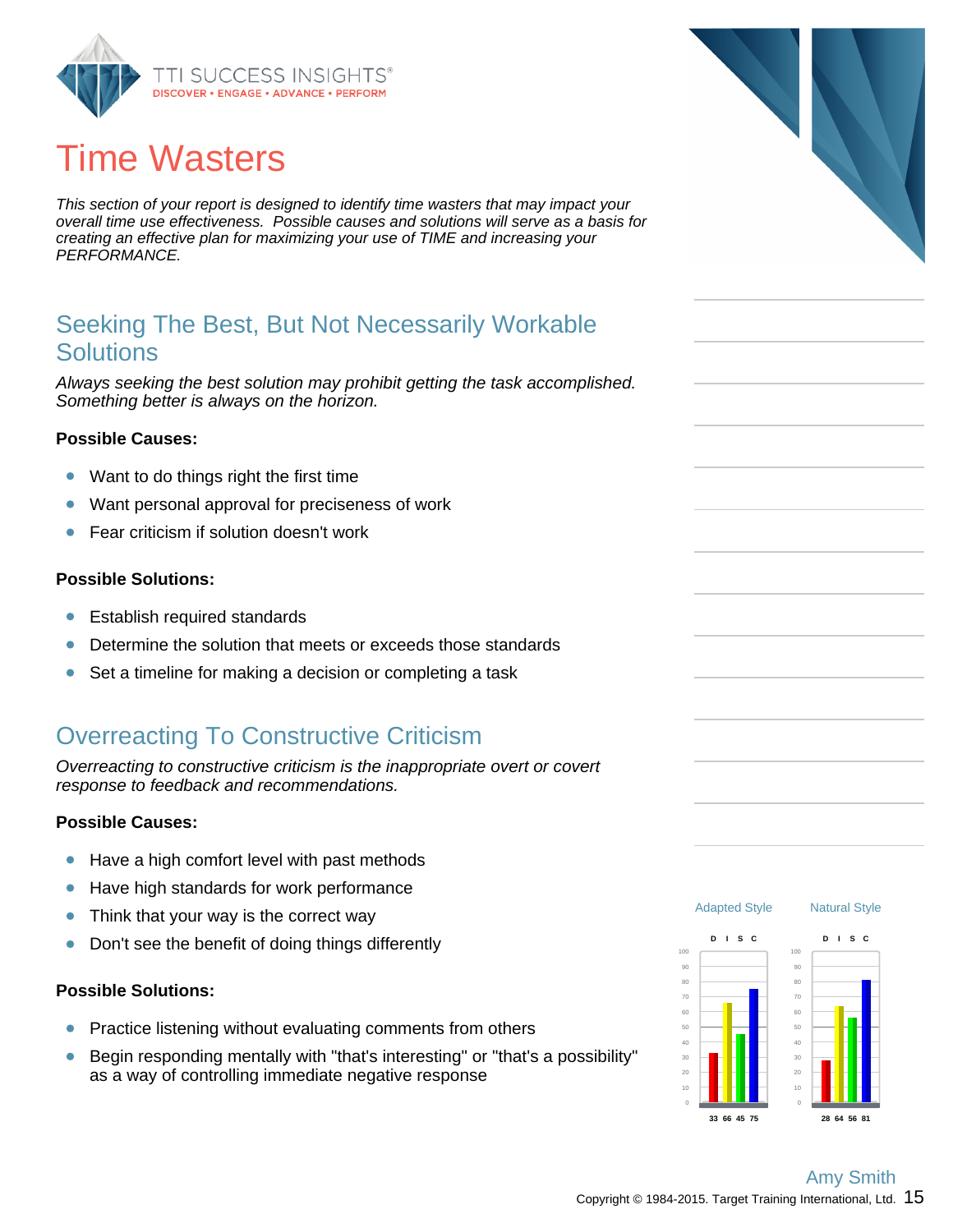

## **Time Wasters Continued**

Communicate feelings with peers and supervisors  $\bullet$ 

## Waiting For Events To Happen

Although patience may be a virtue, being pro-active allows the decision-maker to be in better control of events within their scope of influence.

### **Possible Causes:**

- Want to affect the here and now  $\bullet$
- Fear rushing into something will show unpreparedness  $\bullet$
- $\bullet$ Need for high standards inhibits getting started

### **Possible Solutions:**

- $\bullet$ Plan alternative solutions
- Determine most likely scenarios  $\bullet$
- $\bullet$ Implement a plan that best meets those needs without jeopardizing other scenarios

### Prolong Events In Order To Gain Improved Results

Prolonging events in order to gain improved results is the process of doing and redoing, evaluating and re-evaluating and changing to and changing back as a way of "testing" the best possible outcome.

#### **Possible Causes:**

- $\bullet$ Want to ensure that success is always achieved
- $\bullet$ Feel that if rushed, the results will not be satisfactory
- $\bullet$ Hope situations will work out themselves

### **Possible Solutions:**

- Set realistic schedule and timeline Ŏ
- Follow the schedule Ŏ
- Seek advice or assistance from others



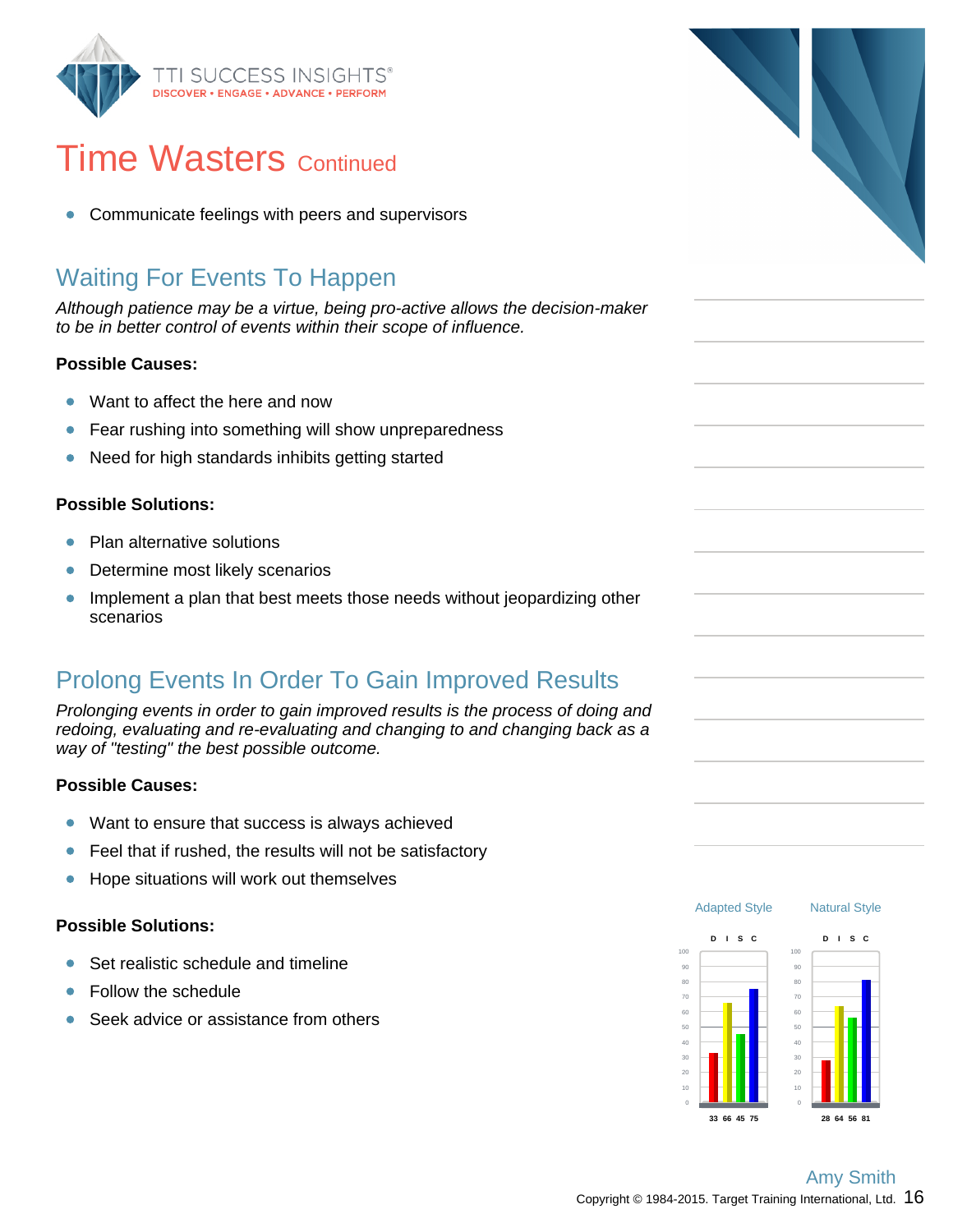

## **Time Wasters Continued**

### Fear of Mistakes

Fearing mistakes is the mental process of focusing on negative outcomes and is often a preoccupation with past mistakes.

### **Possible Causes:**

- Want to avoid criticism  $\bullet$
- Take criticism personally  $\bullet$
- Want to be seen as efficient and competent  $\bullet$

#### **Possible Solutions:**

- $\bullet$ Practice focusing on past successes
- $\bullet$ For every mistake that you think might happen, write down two positive possible outcomes for a completed task
- $\bullet$ Focus on several possible future outcomes

### Seeking "All" of The Facts

Seeking "all" of the facts is thought and action of continually gathering new information and re-evaluating current information.

#### **Possible Causes:**

- Want to be certain/prepared  $\bullet$
- Want to avoid mistakes  $\bullet$
- Want extended time for getting tasks done  $\bullet$

#### **Possible Solutions:**

- $\bullet$ Set a timeline for gathering new information or evaluating old information and then take action
- $\bullet$ Evaluate importance or risk factors to how much information is actually needed

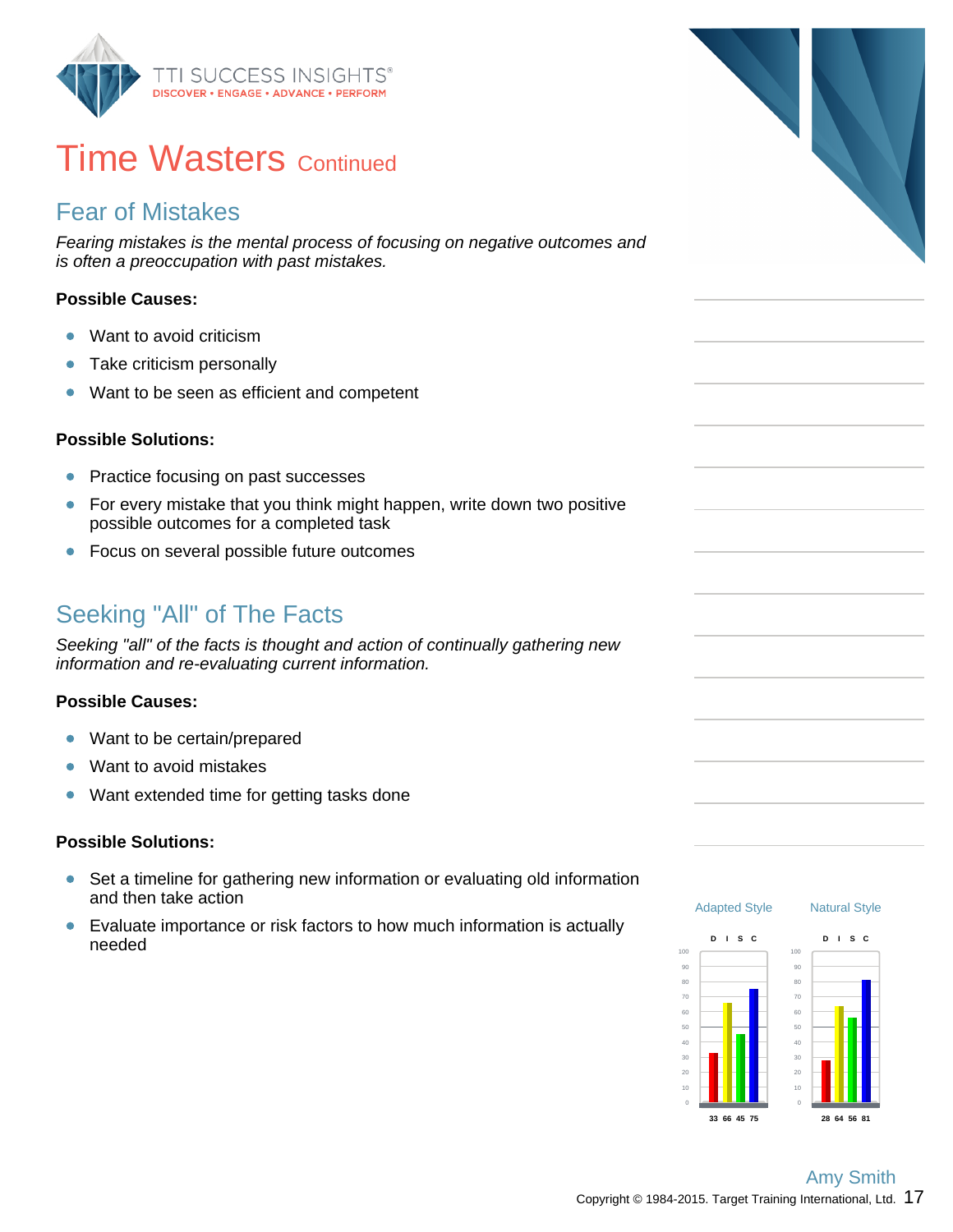

## Areas for Improvement

In this area is a listing of possible limitations without regard to a specific job. Review with Amy and cross out those limitations that do not apply. Highlight 1 to 3 limitations that are hindering her performance and develop an action plan to eliminate or reduce this hindrance.

### Amy has a tendency to:

- Be bound by procedures and methods--especially if she has been rewarded for following these procedures.
- Be self-deprecating--doesn't project self-confidence.  $\bullet$
- Yield her position to avoid controversy.  $\bullet$
- Have difficulty making decisions because she's mostly concerned about  $\bullet$ the "right" decision. If precedent does not give direction, her tendency is to wait for directions.
- Select people much like herself.  $\bullet$
- Lean on supervisors if information and direction is not clear.  $\bullet$
- $\bullet$ Fail to tell others where she stands on an issue.
- $\bullet$ Get bogged down in details and use details to protect her position.





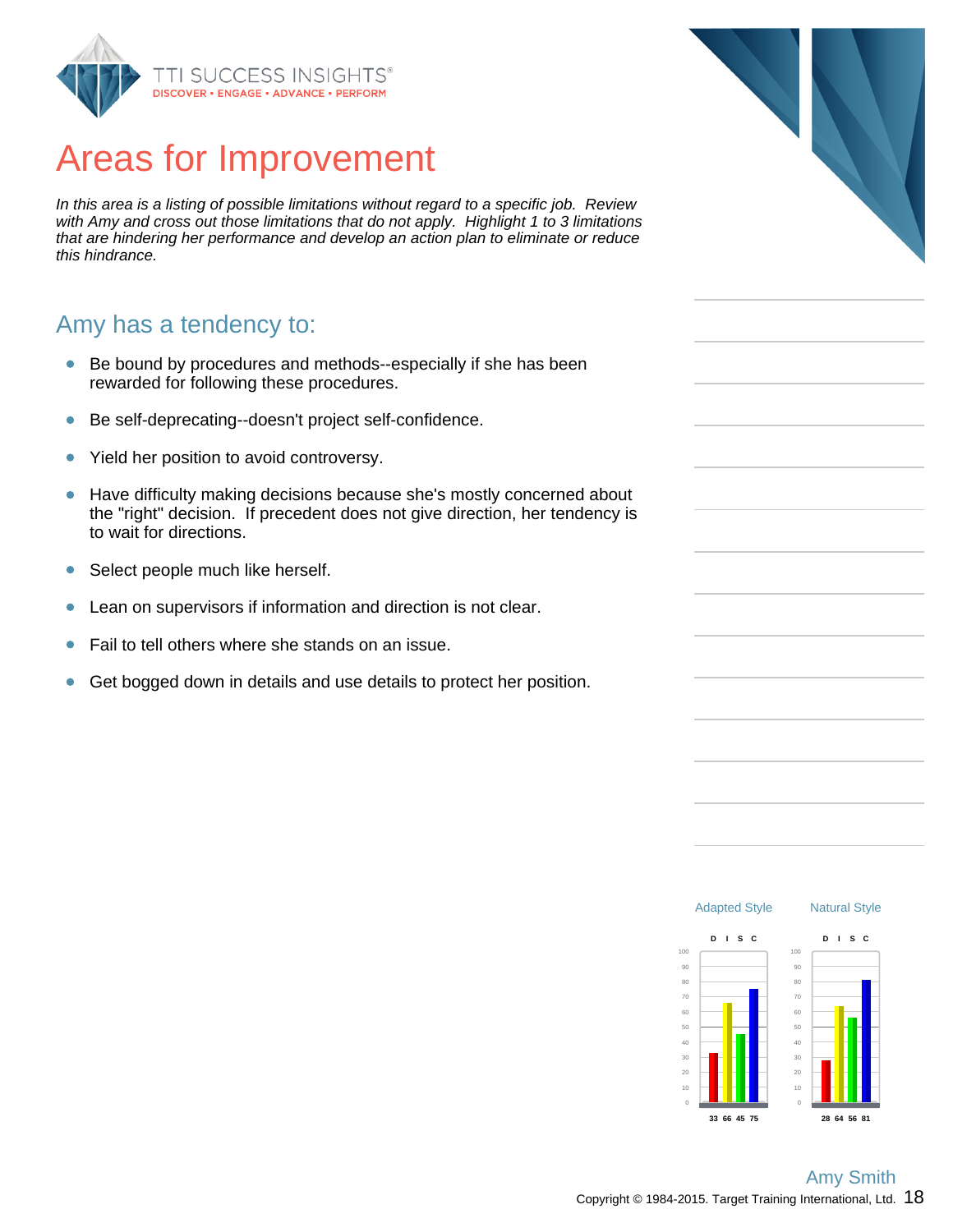

## Behavioral Hierarchy

The Behavioral Hierarchy graph will display a ranking of your natural behavioral style within a total of twelve (12) areas commonly encountered in the workplace. It will help you understand in which of these areas you will naturally be most effective.



Copyright  $@$  1984-2015. Target Training International, Ltd.  $19$ Amy Smith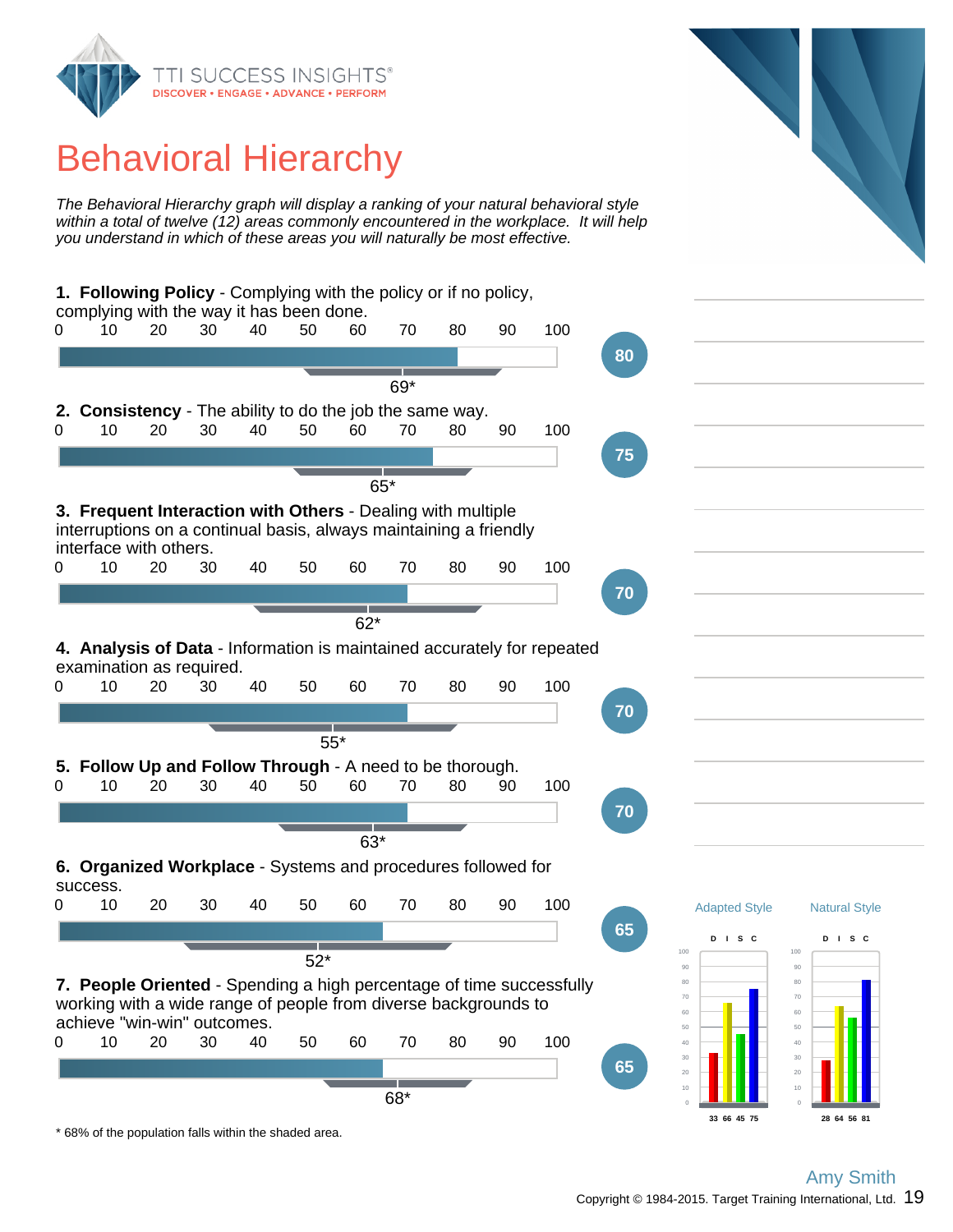



\* 68% of the population falls within the shaded area. SIA: 33-66-45-75 (60) SIN: 28-64-56-81 (54)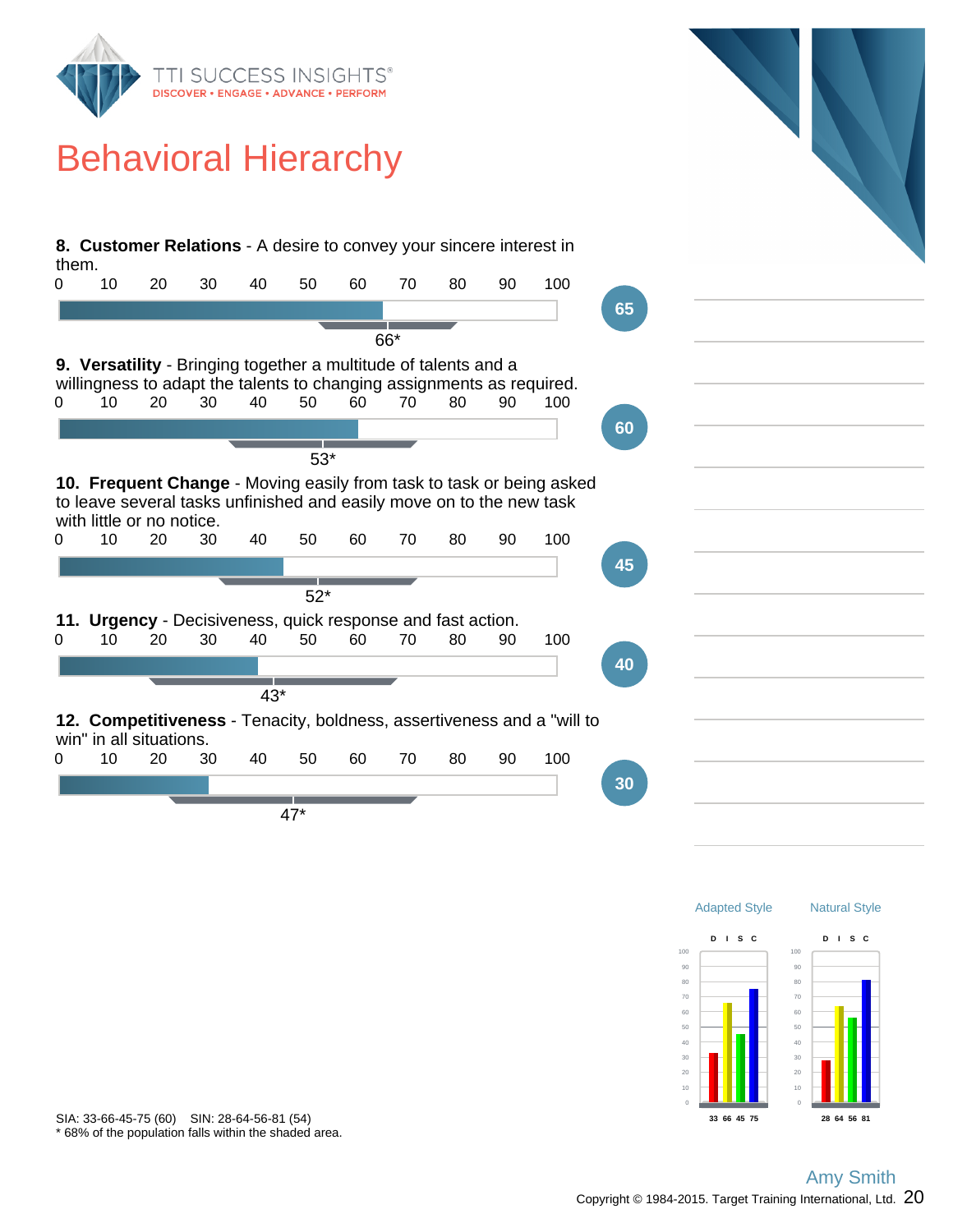

## Style Insights<sup>®</sup> Graphs 12-22-2015



### Adapted Style

**Graph I**

## Natural Style

**Graph II**

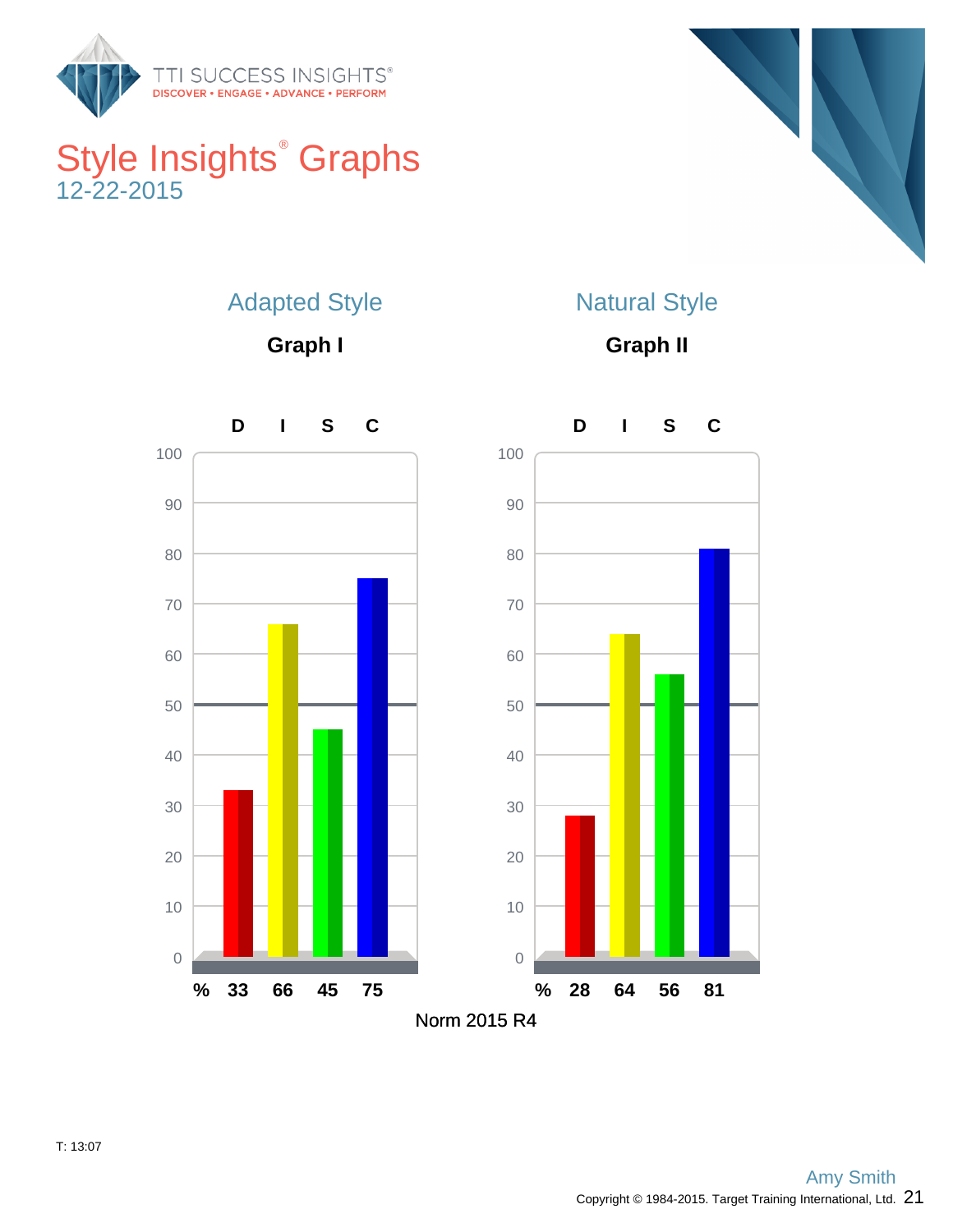



# The Success Insights<sup>®</sup> Wheel

The Success Insights® Wheel is a powerful tool popularized in Europe. In addition to the text you have received about your behavioral style, the Wheel adds a visual representation that allows you to:

- View your natural behavioral style (circle).  $\bullet$
- $\bullet$ View your adapted behavioral style (star).
- $\bullet$ Note the degree you are adapting your behavior.
- $\bullet$ If you filled out the Work Environment Analysis, view the relationship of your behavior to your job.

Notice on the next page that your Natural style (circle) and your Adapted style (star) are plotted on the Wheel. If they are plotted in different boxes, then you are adapting your behavior. The further the two plotting points are from each other, the more you are adapting your behavior.

If you are part of a group or team who also took the behavioral assessment, it would be advantageous to get together, using each person's Wheel, and make a master Wheel that contains each person's Natural and Adapted style. This allows you to quickly see where conflict can occur. You will also be able to identify where communication, understanding and appreciation can be increased.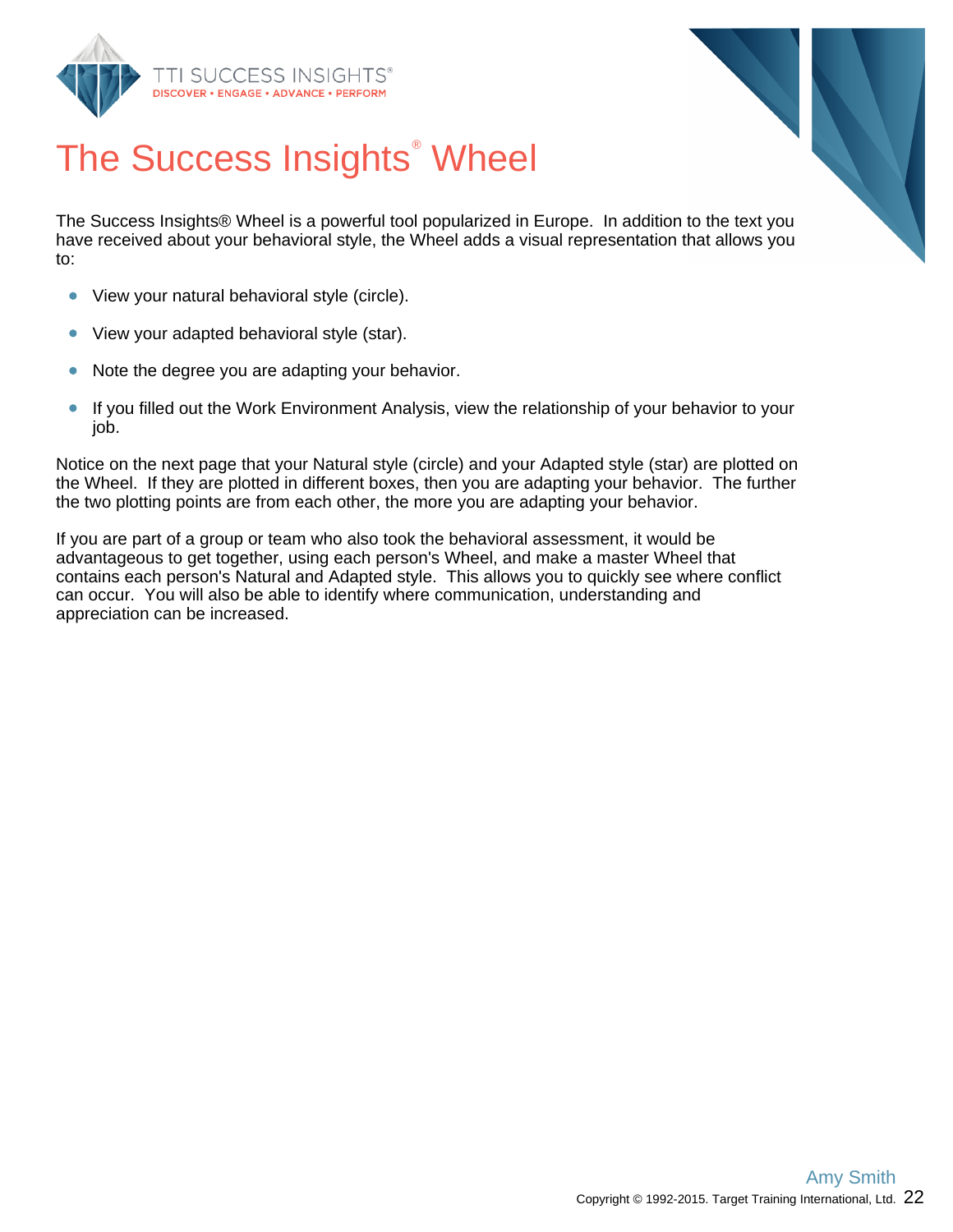

## The Success Insights<sup>®</sup> Wheel 12-22-2015



Natural: (54) COORDINATING ANALYZER (ACROSS) Adapted:  $\bigstar$  (60) PROMOTING ANALYZER (ACROSS)

Norm 2015 R4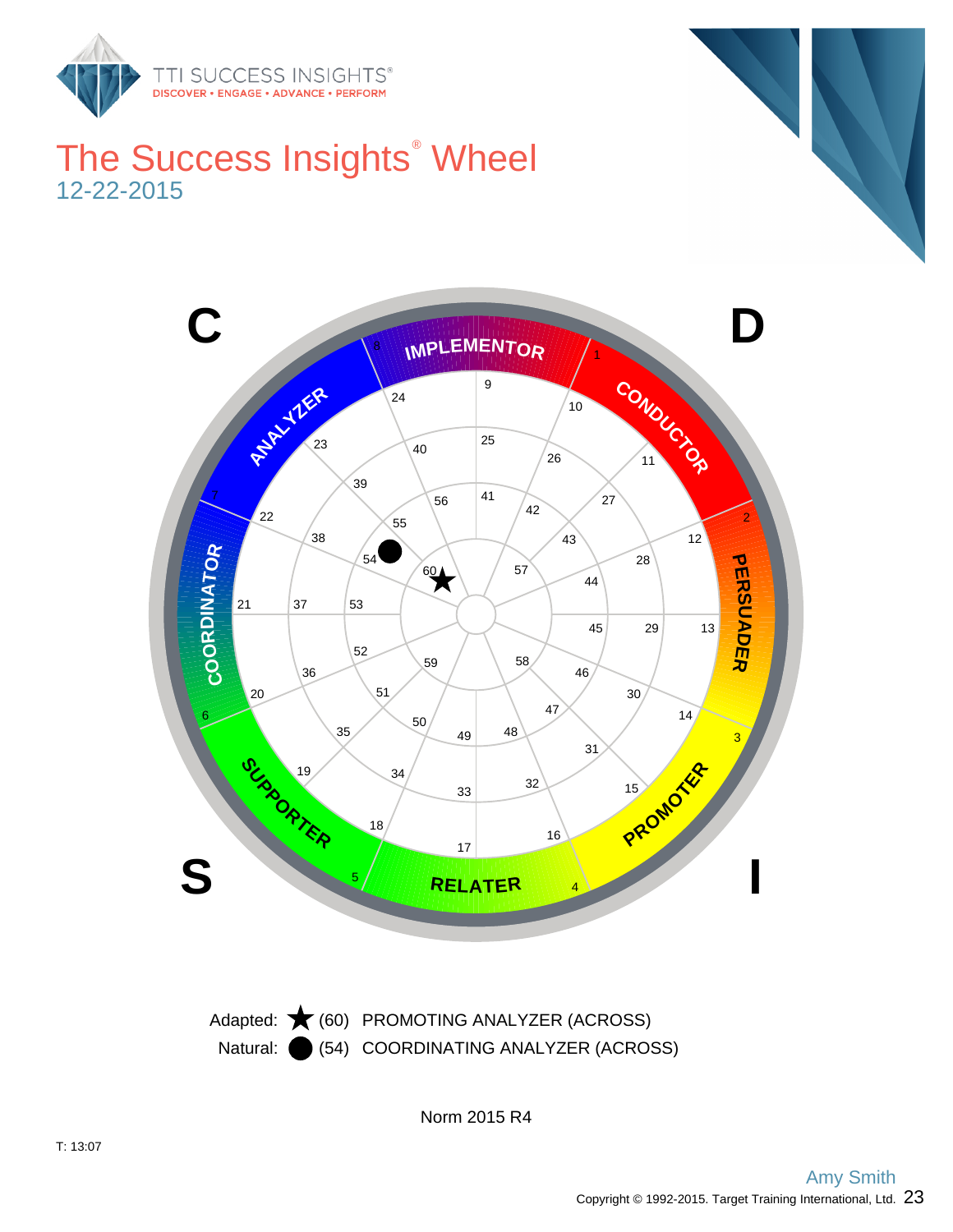



# Understanding Your Driving Forces

This report is based on six basic interests, or motivators in your life: Theoretical, Utilitarian, Aesthetic, Social, Individualistic and Traditional. You will learn how to explain, clarify and amplify some of the driving forces in your life. This report will empower you to build on your unique strengths, which you bring to work and life. You will learn how your passions from 12 core driving forces frame your perspectives and provide the most accurate understanding of you as a unique person.

Please pay careful attention to your top four driving forces, as they highlight what most powerfully moves you to action. As you examine the next tier of four driving forces, you'll recognize they may have strong pull for you, but only in certain situations. Finally, when reviewing the bottom four driving forces, you will identify your varying levels of indifference or total avoidance.

Once you have reviewed this report you will have a better grasp of one of the key areas in the Science of Self™ and will:

- Understand how your driving forces are at play in your career and relationships
- Be able to apply your understanding of your driving forces to your relationships and  $\bullet$ job-related performance
- Have a clearer impression of your purpose and direction in life, which can lead to greater satisfaction in work and life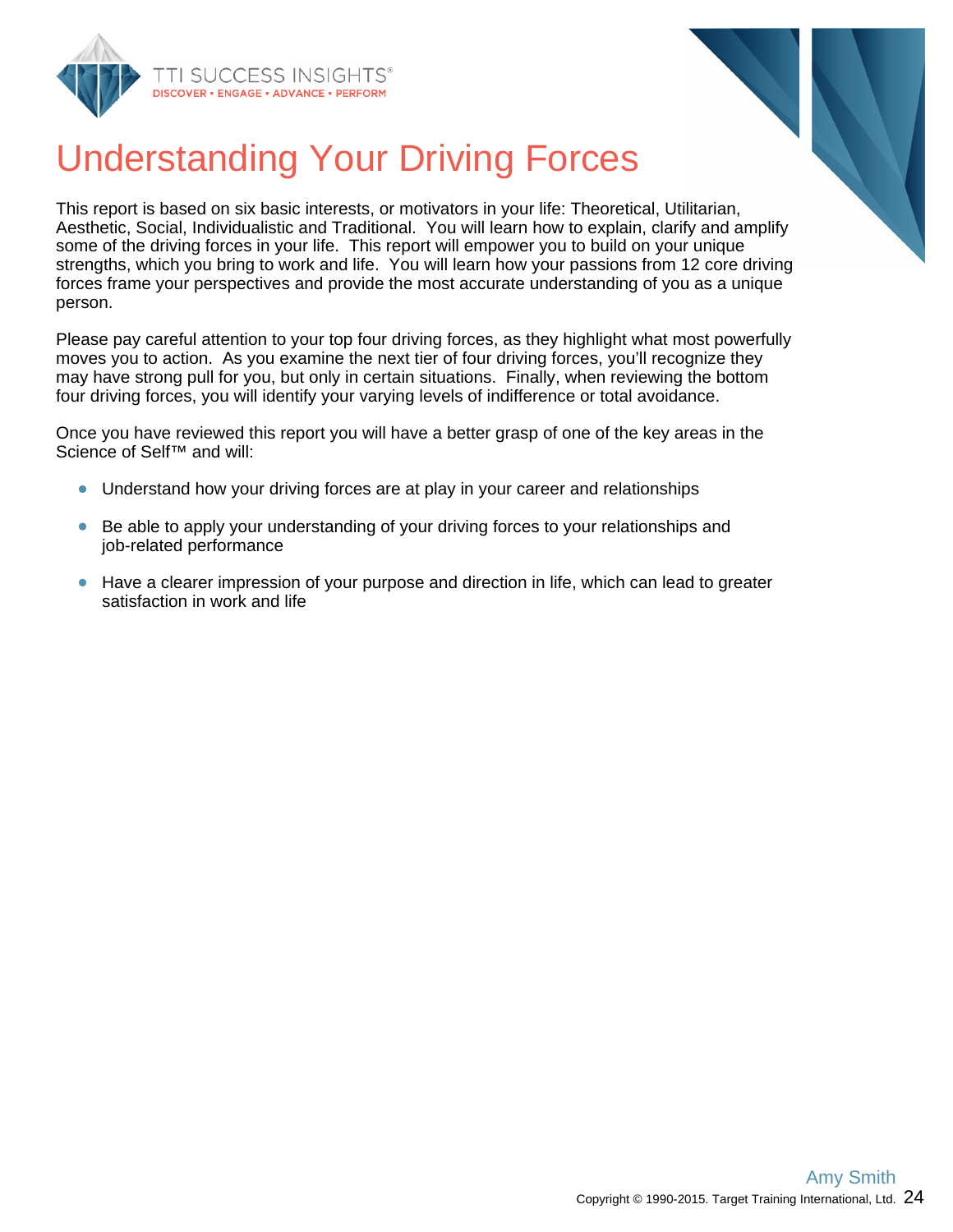

## General Characteristics

Based on your responses, the report has generated statements to provide a broad understanding of WHY YOU DO WHAT YOU DO. These statements identify the motivation that you bring to the job. However, you could have a potential Me-Me conflict when two driving forces seem to conflict with each other. Use the general characteristics to gain a better understanding of your driving forces.

Amy values people for who they are versus what they can provide. She will value the process and people involved more than the end result. She will accomplish tasks for the sake of accomplishment. Looking and feeling good enhances her daily productivity. Amy will flourish in an environment where she has the opportunity to create harmony and balance in her surroundings and relationships. She will thrive in a role where she can experience self-realization and gratification. She could be instrumental in identifying informational resources. She may spend considerable time researching a topic of interest. Amy tends to believe people should learn to do things themselves versus relying on others. She may question the amount of time individuals spend helping other people. She may pick and choose the traditions and beliefs to which she will adhere. She will evaluate each situation and determine how much collaboration is needed.

Amy tends to include others as part of the agenda without expecting anything in return. She is able to let go of possessions without looking at future needs or uses. She will focus on the importance of appearance as well as functionality. She will focus on the totality of a situation to ensure a rewarding interaction. Amy sometimes uses knowledge as a benchmark for success. She will benefit from a role that allows her to gain new knowledge. She may prioritize her work responsibilities over assisting others. She tends to believe hard work and persistence is within everyone's reach. At times Amy sees the importance of following a system and how she can apply it to a specific situation. She may be very helpful when working with others who share similar interests. She may focus on the greater good more than personal advancement. She may have the desire to be recognized for building cooperative alliances.

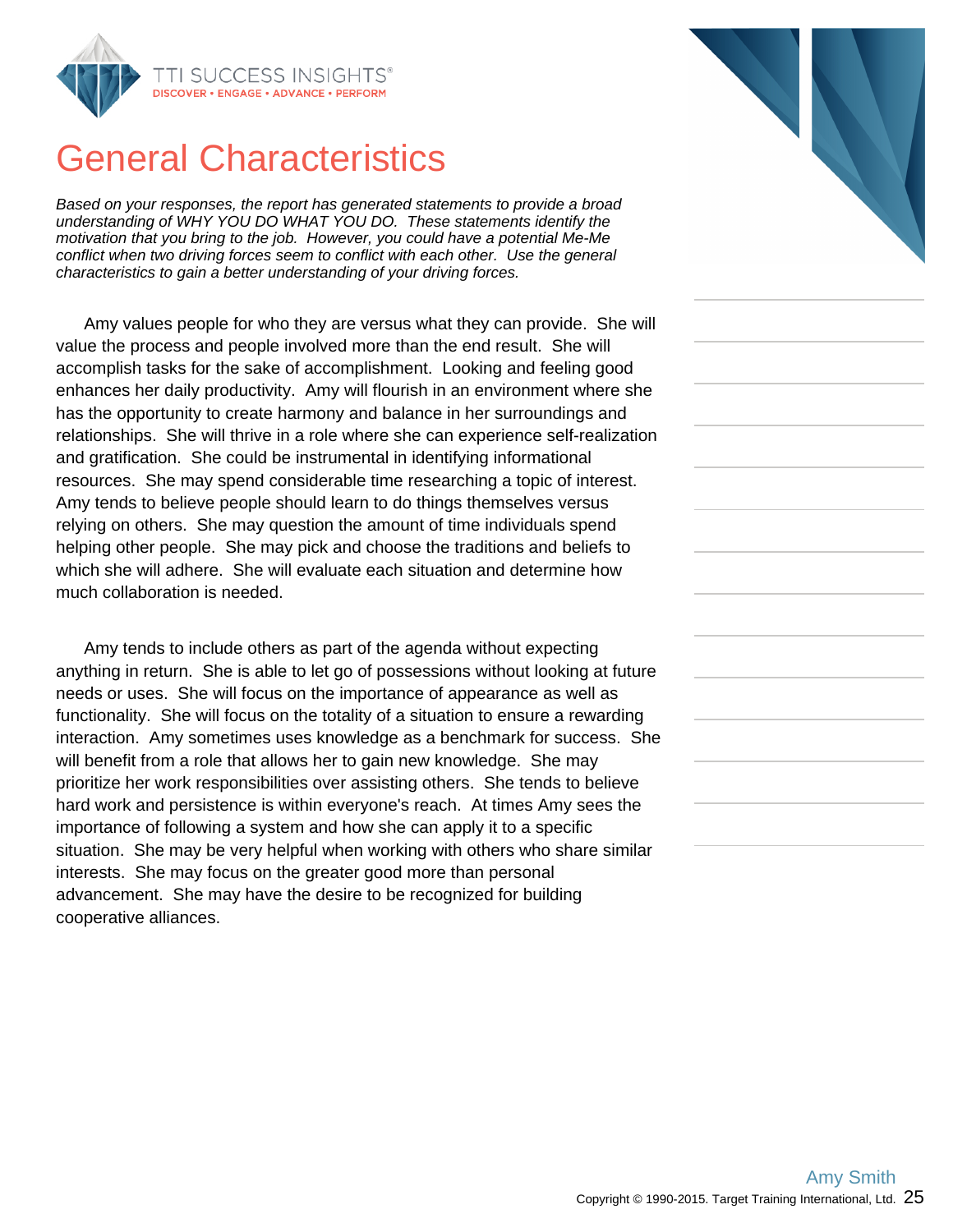

## General Characteristics

Amy may strive to maintain collaboration in group settings. In most situations Amy may look for way to create collaboration. Following proven procedures may be more important than quick fixes. She sees value in following and implementing certain systems. Amy may be firm in her decisions and not be swayed by unfortunate circumstances. She may have the desire to expand her knowledge to be considered an expert in her chosen field. She is able to see the overall situation and strive for harmony. Being rewarded for her investment of time, talent or resources is not her driving force.

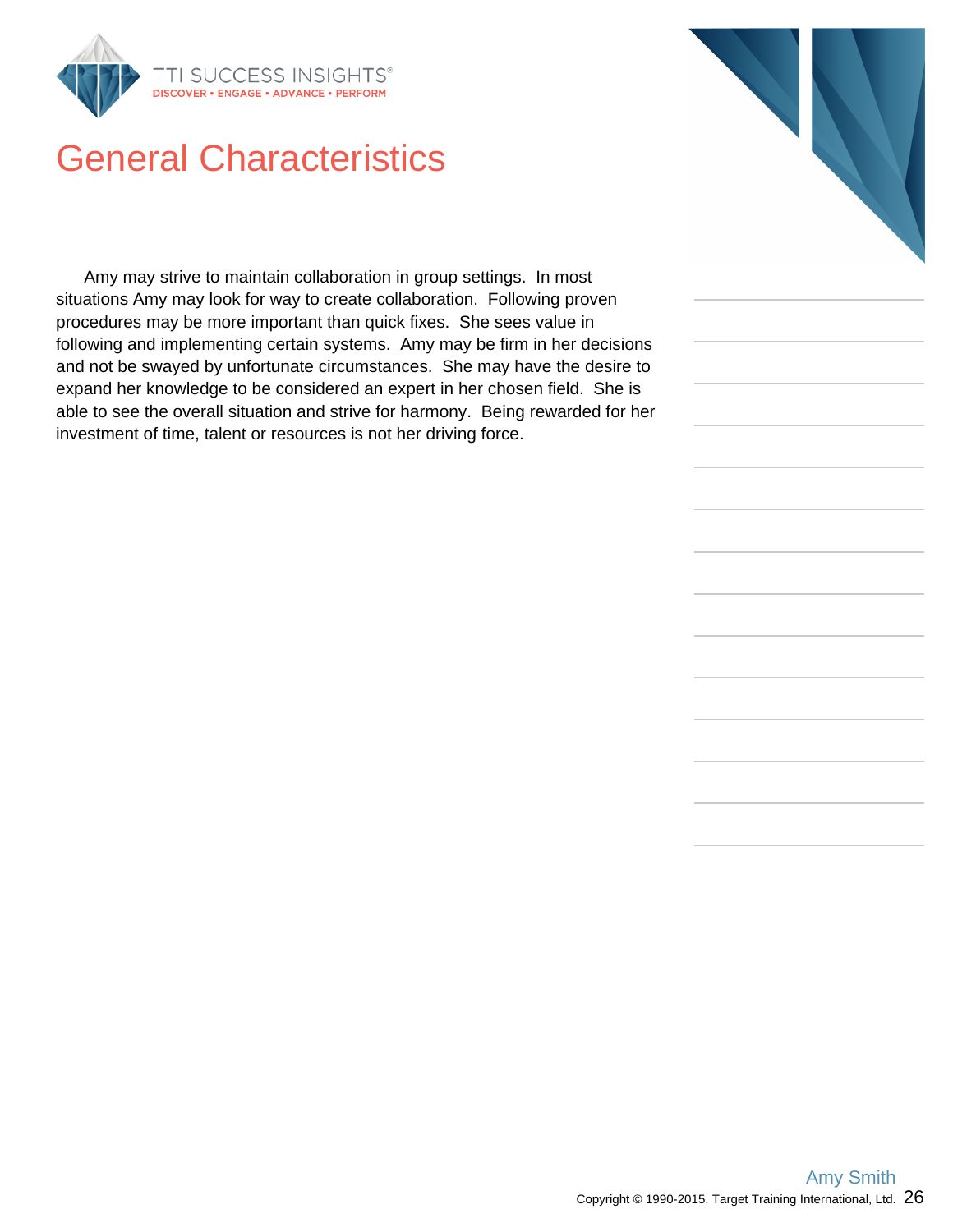



## Primary Driving Forces Cluster

Your top driving forces create a cluster of drivers that move you to action. If you focus on the cluster rather than a single driver you can create combinations of factors that are very specific to you. The closer the scores are to each other the more you can pull from each driver. Think about the driver that you can relate to most and then see how your other primary drivers can support or complement to create your unique driving force.

**1. Selfless** - People who are driven by completing tasks for the greater good, with little expectation of personal return. 0 10 20 30 40 50 60 70 80 90 100 **82** 39\* **2. Harmonious** - People who are driven by the experience, subjective viewpoints and balance in their surroundings. 0 10 20 30 40 50 60 70 80 90 100 **74** 33\* **3. Intellectual** - People who are driven by opportunities to learn, acquire knowledge and the discovery of truth. 0 10 20 30 40 50 60 70 80 90 100 **69** 51\* **4. Intentional** - People who are driven to assist others for a specific purpose, not just for the sake of being helpful or supportive.<br>0 10 20 30 40 50 60 0 10 20 30 40 50 60 70 80 90 100 **57**

51\*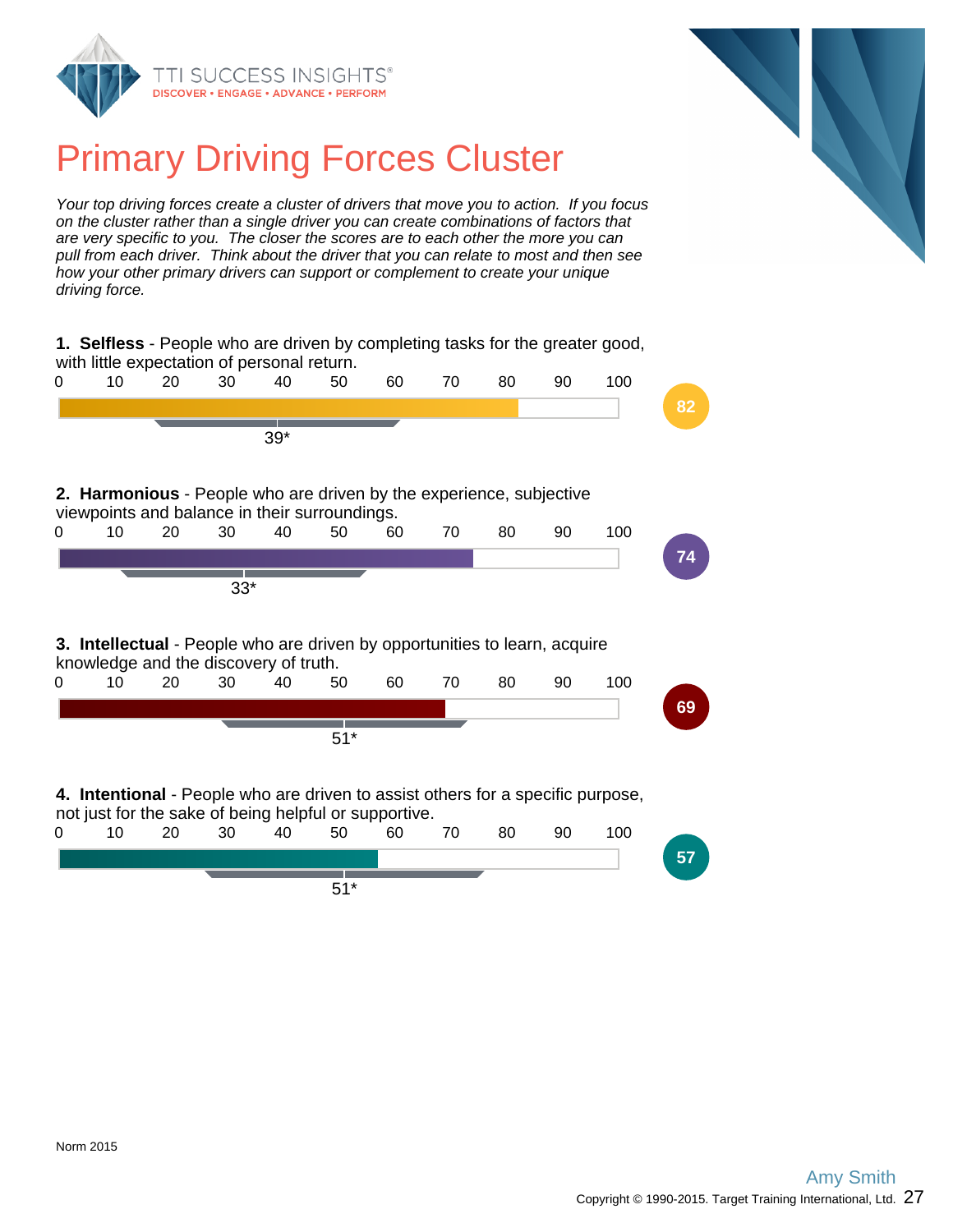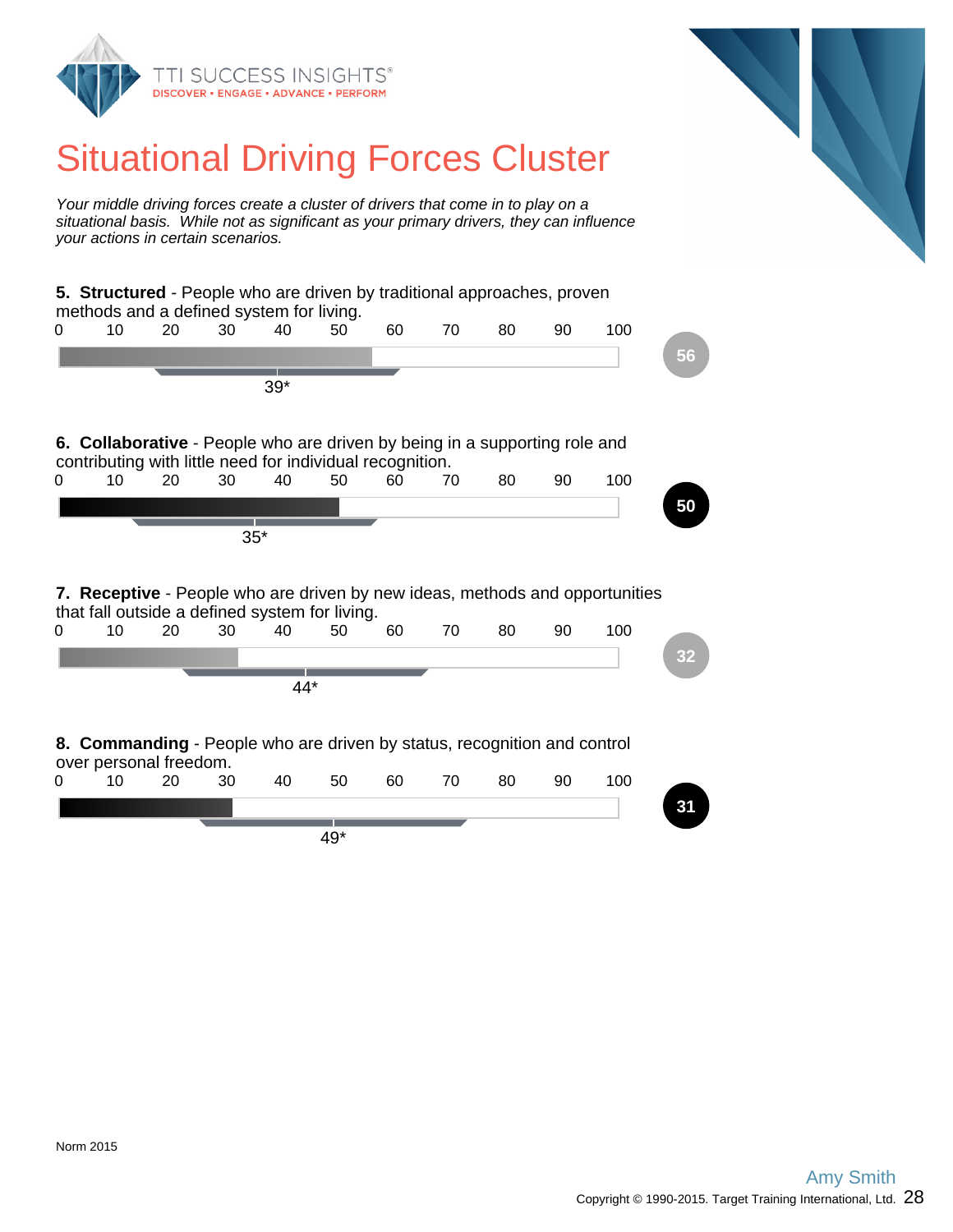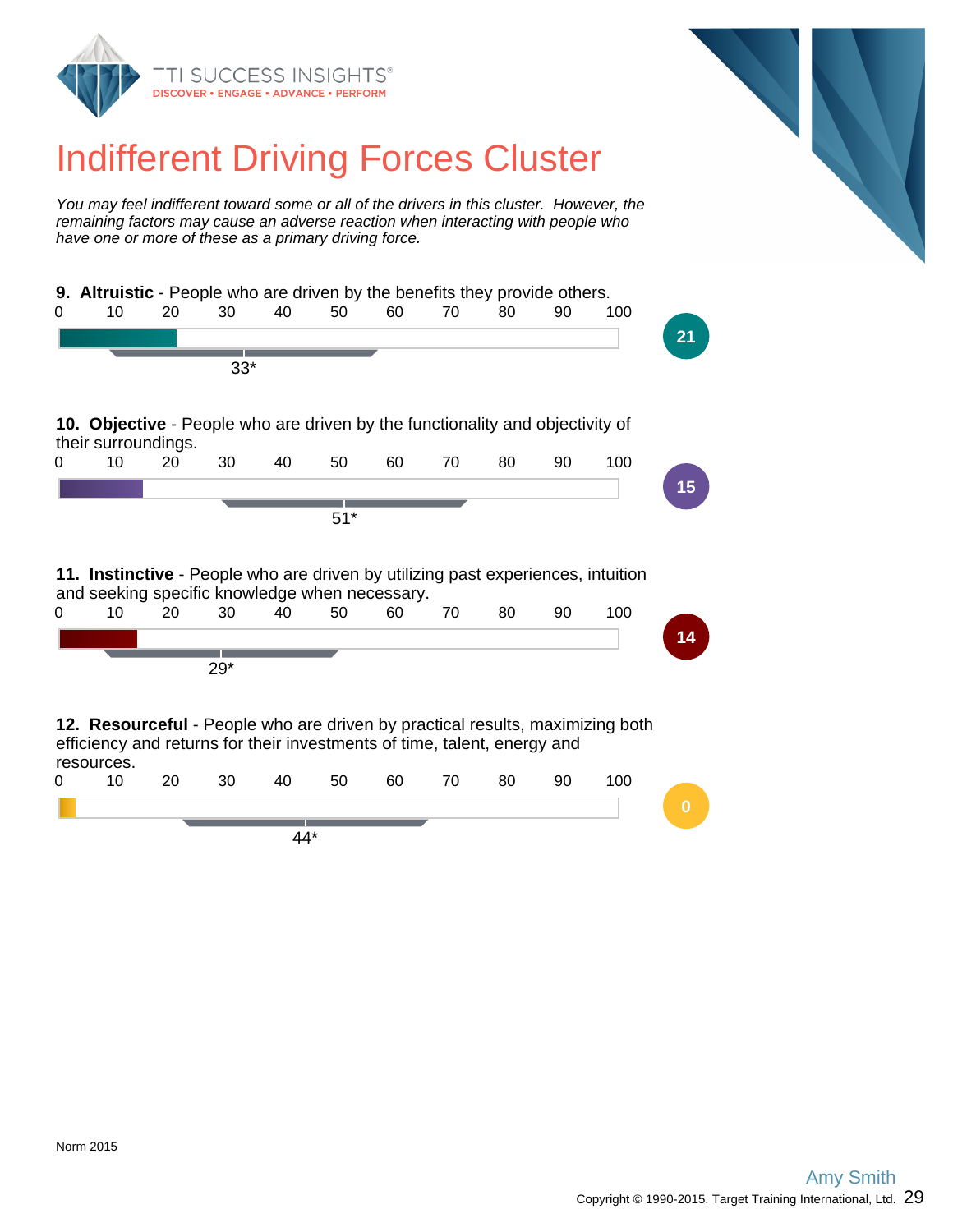

## Areas for Awareness

For years you have heard statements like, "Different strokes for different folks," "to each his own," and "people do things for their own reasons, not yours." When you are surrounded by people who share similar driving forces, you will fit in with the group and be energized. However, when surrounded by people whose driving forces are significantly different from yours, you may be perceived as out of the mainstream. These differences can induce stress or conflict.

This section reveals areas where your driving forces may be outside the mainstream and could lead to conflict. The further away you are from the mainstream on the high side, the more people will notice your passion about that driving force. The further away from the mainstream on the low side, the more people will view you as indifferent and possibly negative about that driving force. The shaded area for each driving force represents 68 percent of the population or scores that fall within one standard deviation above or below the national mean.

## Norms & Comparisons Table - Norm 2015



**Passionate** - two standard deviations above the national mean **Indifferent** - two standard deviations below the national mean **Extreme** - three standard deviations from the national mean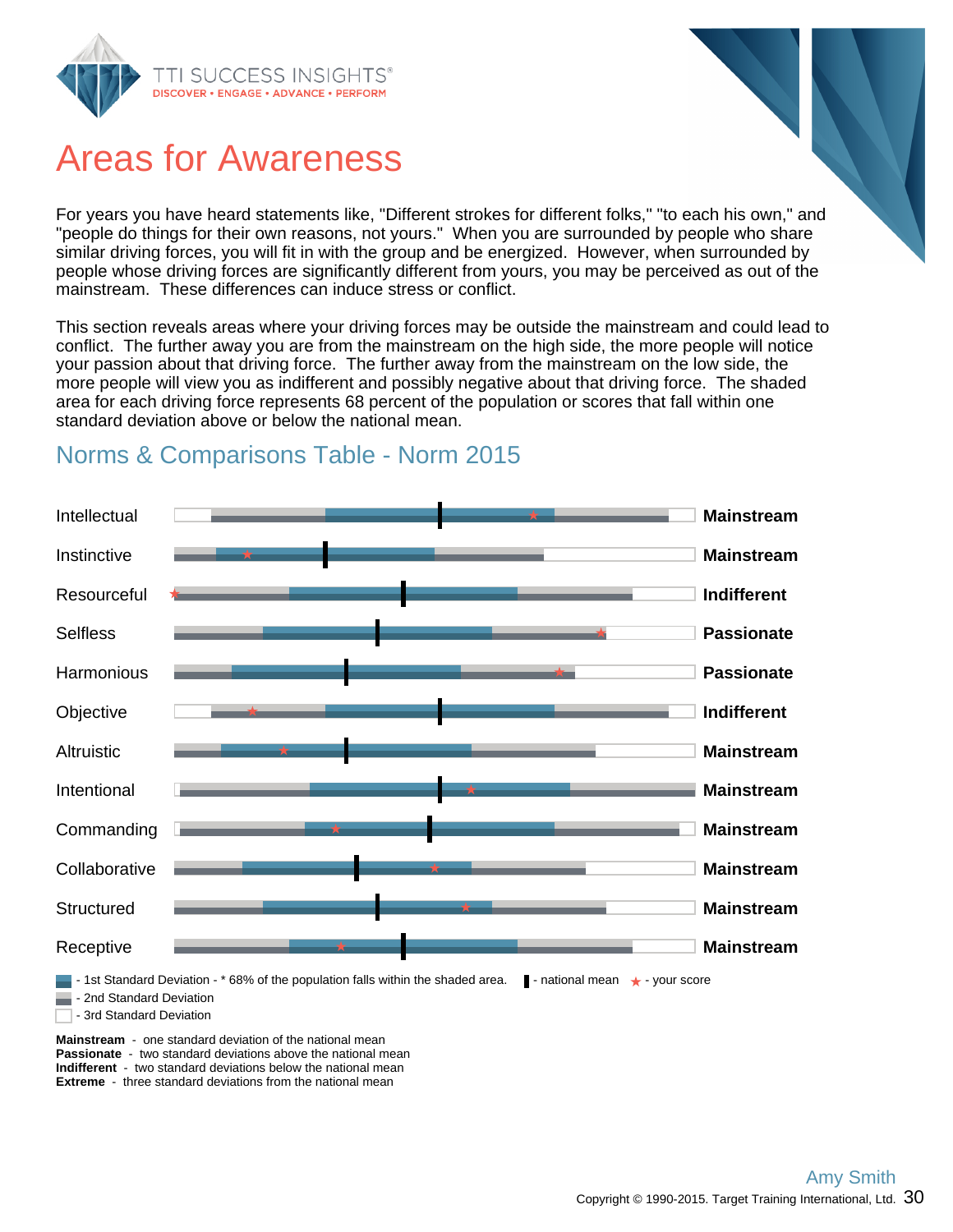

# Driving Forces Graph

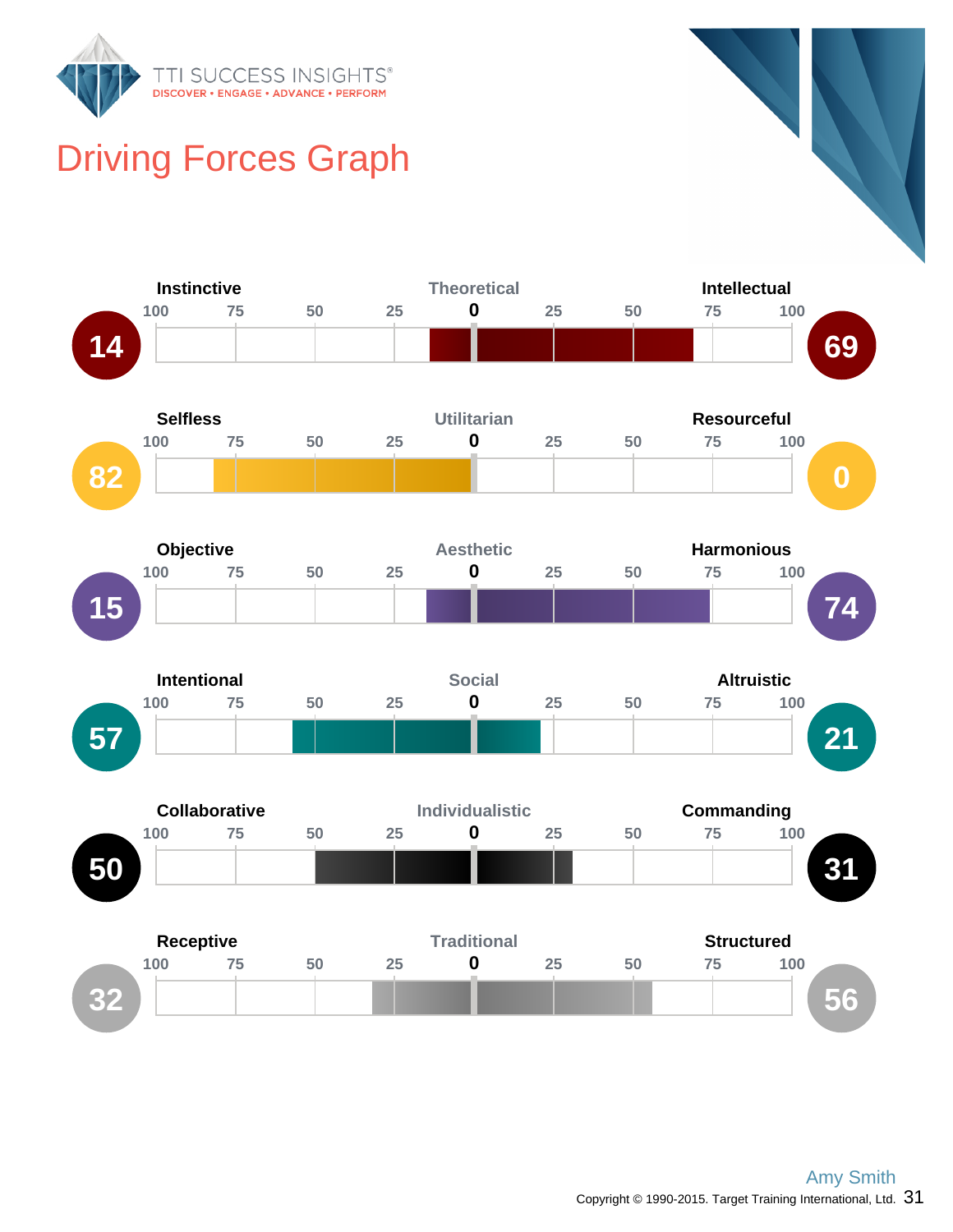

## Driving Forces Wheel

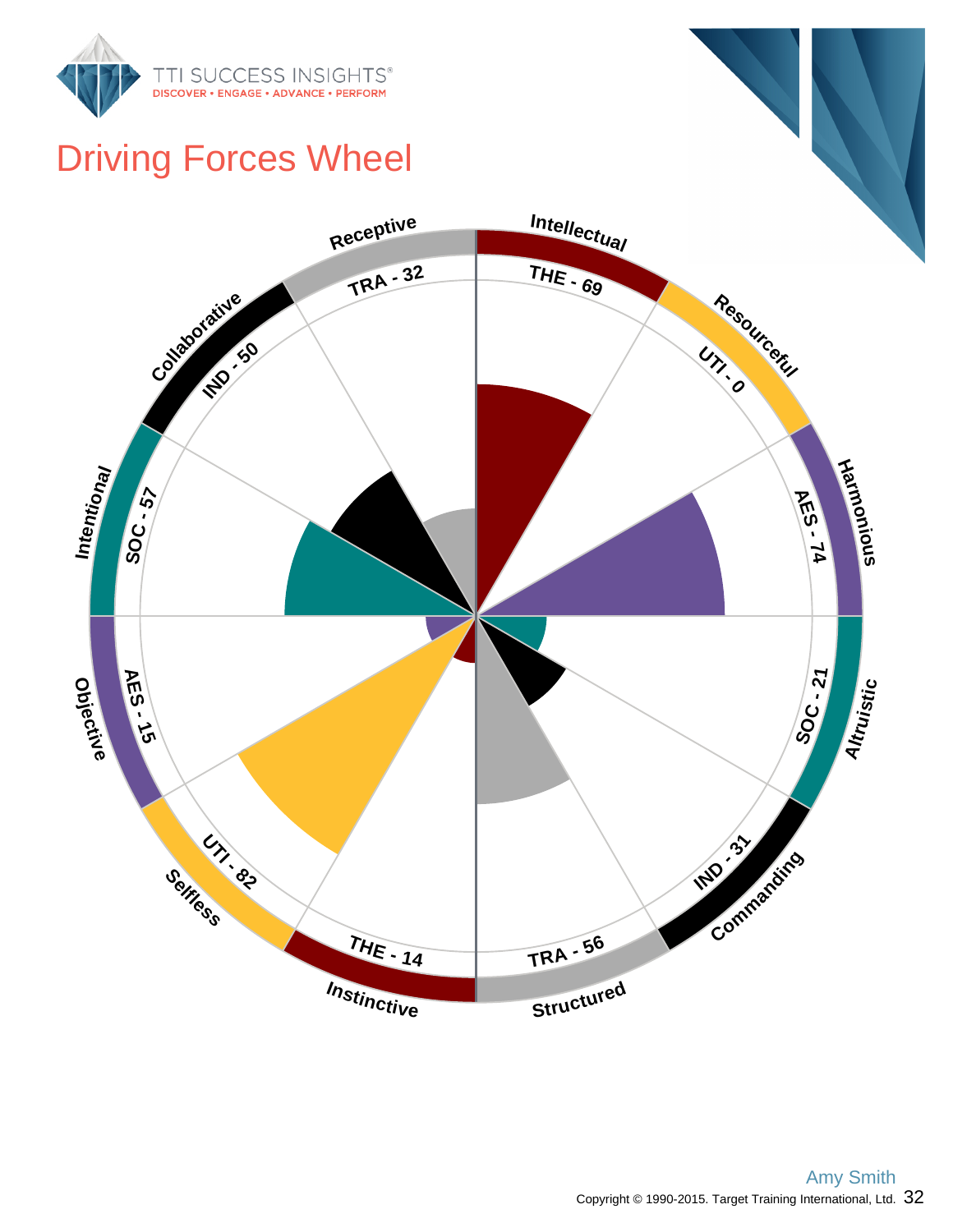



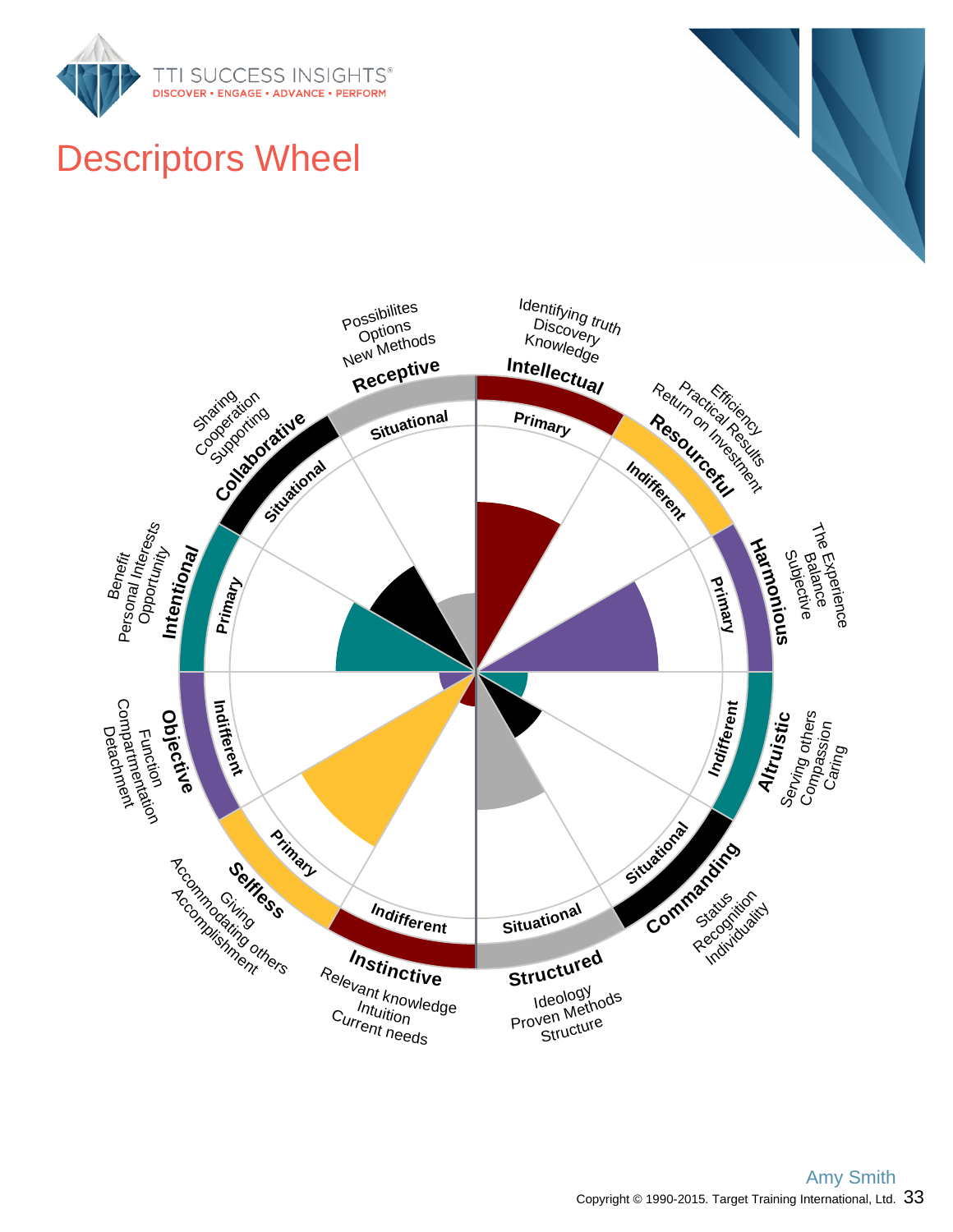



## Introduction Integrating Behaviors and Motivators Section

The ultimate power behind increasing job satisfaction and performance comes from the blending of your behaviors and motivators. Each individually is powerful in order to modify your actions, but the synergy of blending the two moves you to a whole new level.

#### **In this section you will find:**

- Potential Behavioral and Motivational Strengths  $\bullet$
- Potential Behavioral and Motivational Conflict  $\bullet$
- Ideal Environment  $\bullet$
- Keys to Motivating  $\bullet$
- Keys to Managing  $\bullet$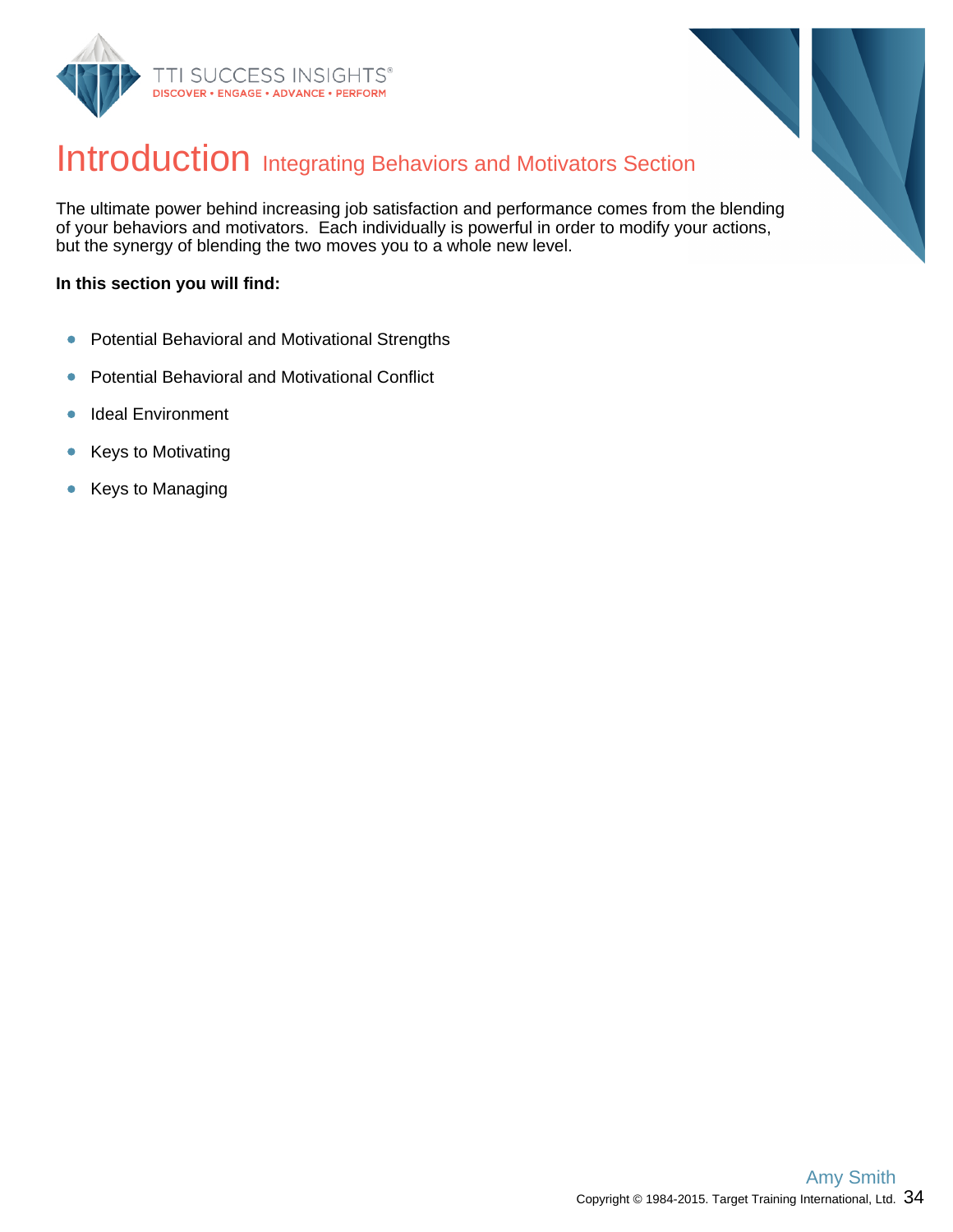

## Potential Behavioral and Motivational **Strengths**

This section describes the potential areas of strengths between Amy's behavioral style and top four driving forces. Identify two to three potential strengths that need to be maximized and rewarded in order to enhance on-the-job satisfaction.

- Tends to make decisions based on facts and processes rather than return on investment.
- Completes a due diligence process when working on critical  $\bullet$ organizational tasks.
- Sees the details and resources needed to achieve the desired outcome.  $\bullet$
- Lets her work demonstrate her uniqueness, rather than talking about  $\bullet$ herself.
- $\bullet$ Brings a good mixture of procedure orientation and creativity.
- $\bullet$ She brings extreme detail and precision to the project in order to enhance the experience.
- Clearly defines and clarifies procedures by researching and providing all  $\bullet$ available information.
- Wants to know everything about the process, which leads to high  $\bullet$ standards and results.
- Will ask all of the questions and gather all the data to make every  $\bullet$ outcome the best it can be.
- Will judge based on facts.  $\bullet$
- Helps those who are willing to work for great results through a detailed  $\bullet$ process.
- $\bullet$ Brings organization for those striving for the same goal.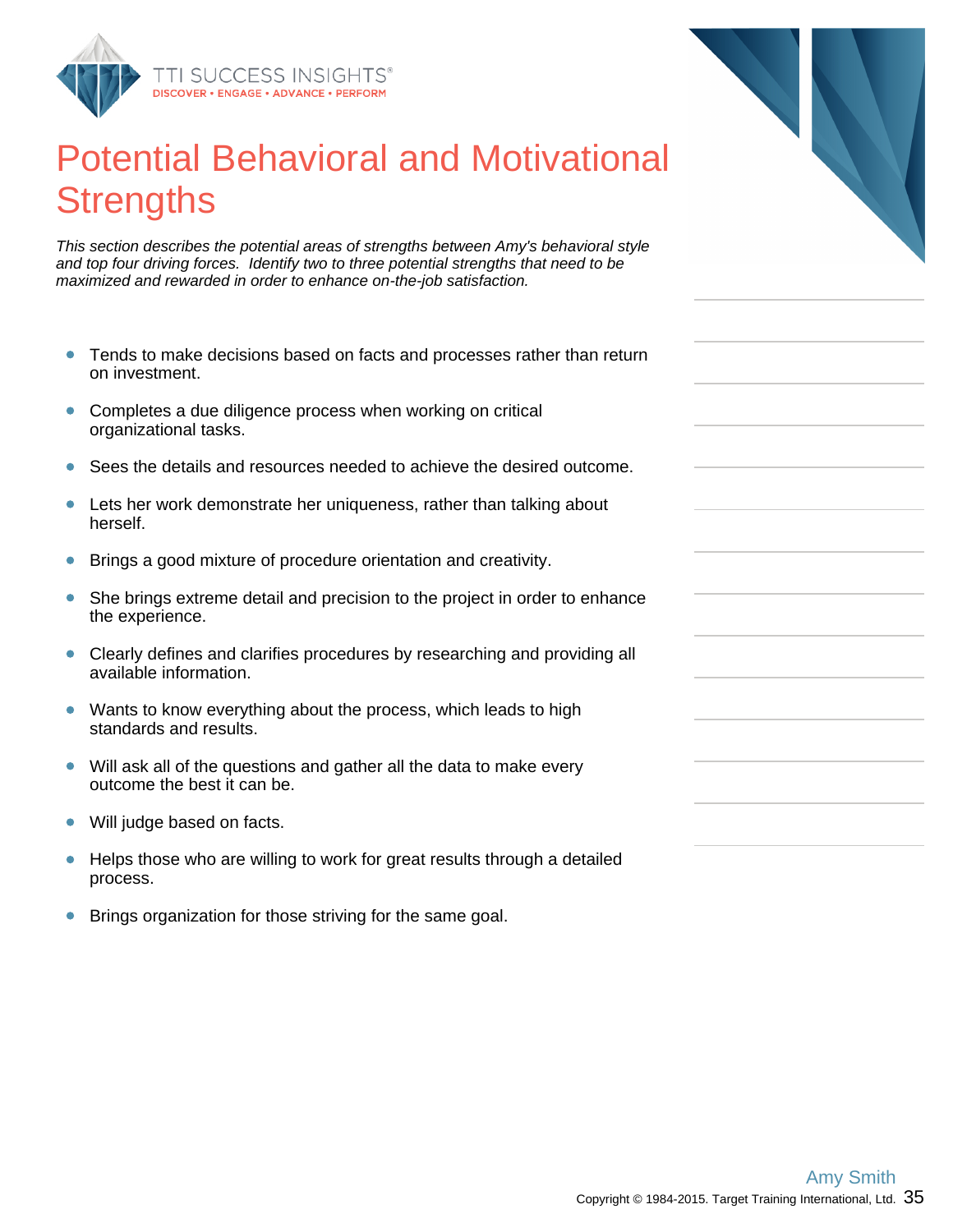

## Potential Behavioral and Motivational **Conflict**

This section describes the potential areas of conflict between Amy's behavioral style and top four driving forces. Identify two to three potential conflicts that need to be minimized in order to enhance on-the-job performance.

- Will have a desire to accommodate, but will be fearful of failure.  $\bullet$
- Only looks for the safe investment regardless of time and resources.  $\bullet$
- $\bullet$ Desires to be seen as selfless, yet is fearful of making mistakes.
- May feel her view is the only way and not see the subjectivity in her  $\bullet$ viewpoint.
- Her process may not always translate to beauty or creativity.  $\bullet$
- $\bullet$ Feels a better job could be done if more focus was on the experience of the project.
- $\bullet$ May be seen as a procrastinator due to her desire for all information and fear of making a mistake.
- Wants a consistent process but constantly looking to make sure it is  $\bullet$ correct.
- May appear overly data- or theory-focused.  $\bullet$
- Wants to utilize others skills but sometimes gets upset when others don't  $\bullet$ follow rules.
- Wants to see results but also has a desire to police the happenings of the organization.
- $\bullet$ May micro manage and in turn, unintentionally alienate others.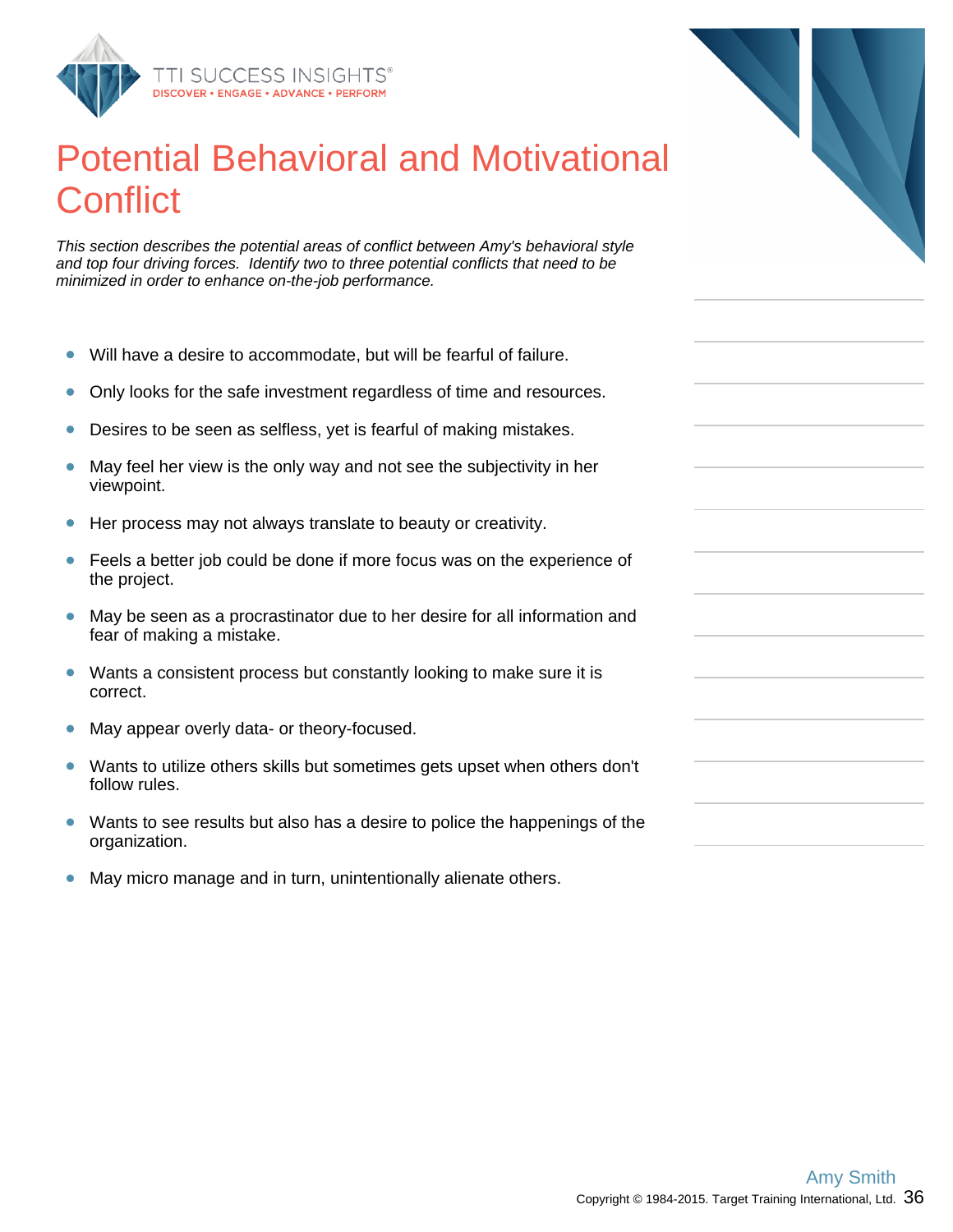

## Ideal Environment

People are more engaged and productive when their work environment matches the statements described in this section. This section identifies the ideal work environment based on Amy's behavioral style and top four driving forces. Use this section to identify specific duties and responsibilities that Amy enjoys.

- $\bullet$ An environment where accurate and systematic standards are required to ensure results.
- Documented and verifiable explanation of compensation and benefits.  $\bullet$
- $\bullet$ Clearly defined rules, procedures and pathway to meet organizational objectives.
- $\bullet$ An environment where attention to detail in the creative process is rewarded.
- Permission to cross boundaries in order to achieve personal balance.  $\bullet$
- Rewards for the utilization of facts and data in order to determine a holistic  $\bullet$ direction.
- Logical approach to problem solving and information-based solutions.  $\bullet$
- An environment where being prepared for meetings is rewarded.  $\bullet$
- An environment to gather all the facts and information.  $\bullet$
- $\bullet$ The opportunity to be objective and diligent in her quest to achieve a desired outcome.
- $\bullet$ Ability to utilize others within the organizational framework.
- Able to apply her detail orientation to bring people who are willing to work  $\bullet$ hard to the next level.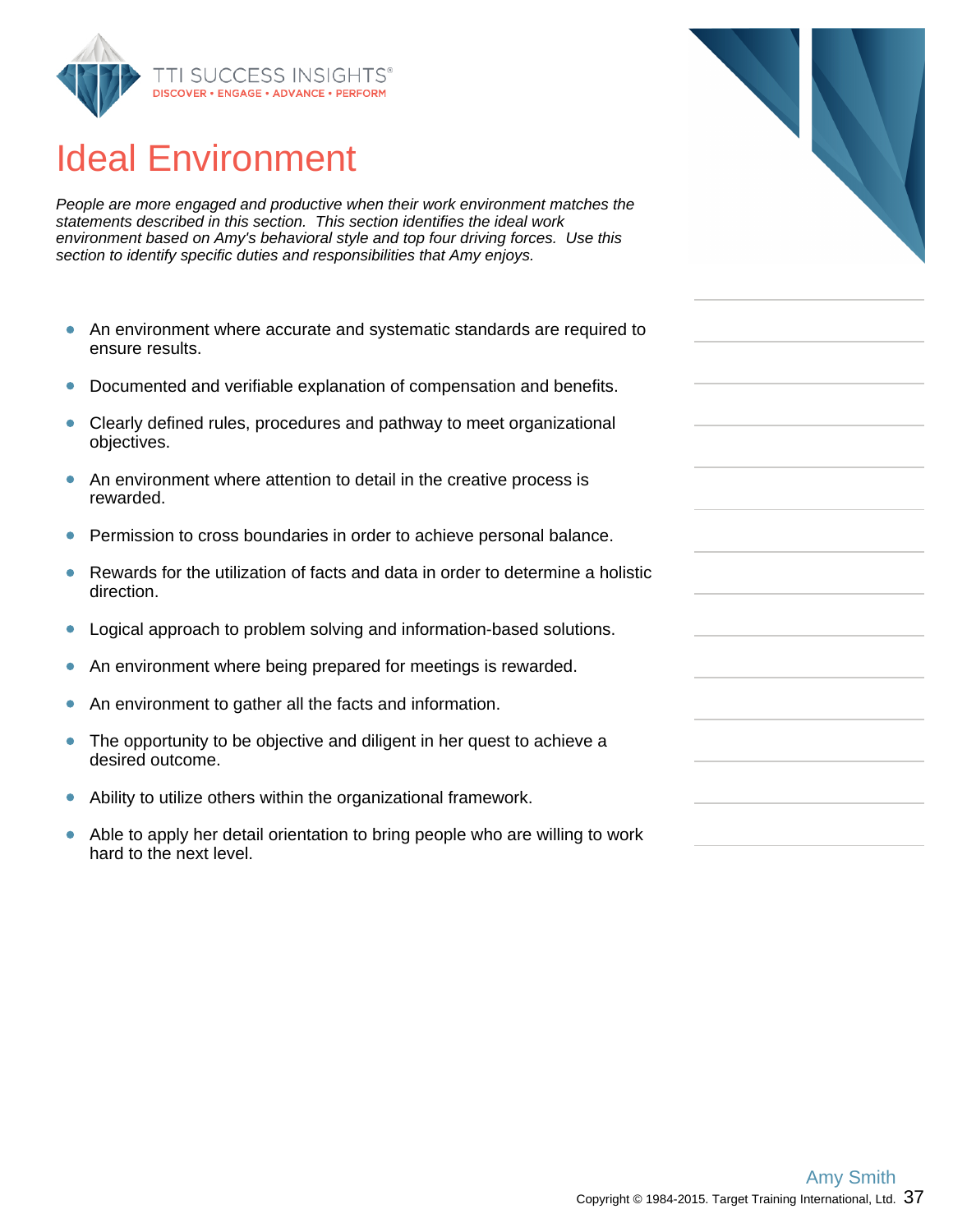

# Keys to Motivating

All people are different and motivated in various ways. This section of the report was produced by analyzing Amy's driving forces. Review each statement produced in this section with Amy and highlight those that are present "wants."

### Amy wants:

- $\bullet$ Documentation of the project to complete organizational goals.
- $\bullet$ All facts and details necessary to achieve daily tasks.
- Documented processes to follow that have previous evidence of achieving  $\bullet$ organizational results.
- The opportunity to put systems and processes in place to support the  $\bullet$ balance and workings of the organization.
- To have charts and information attractively displayed for the purpose of function.
- The ability to base company morale initiatives on facts and data.  $\bullet$
- $\bullet$ Time to gather data and facts in order to work through challenges and conflicts.
- Information on how to do things right, for fear of making a mistake.  $\bullet$
- To understand why a procedure needs to be changed prior to the start of  $\bullet$ the project.
- The organization to maintain rules and procedures when assisting those  $\bullet$ who are willing to work toward organizational goals.
- $\bullet$ Processes and procedures for maintaining compliance while getting results.
- The facts and data to ensure the intended assistance is accurate and ò compliant.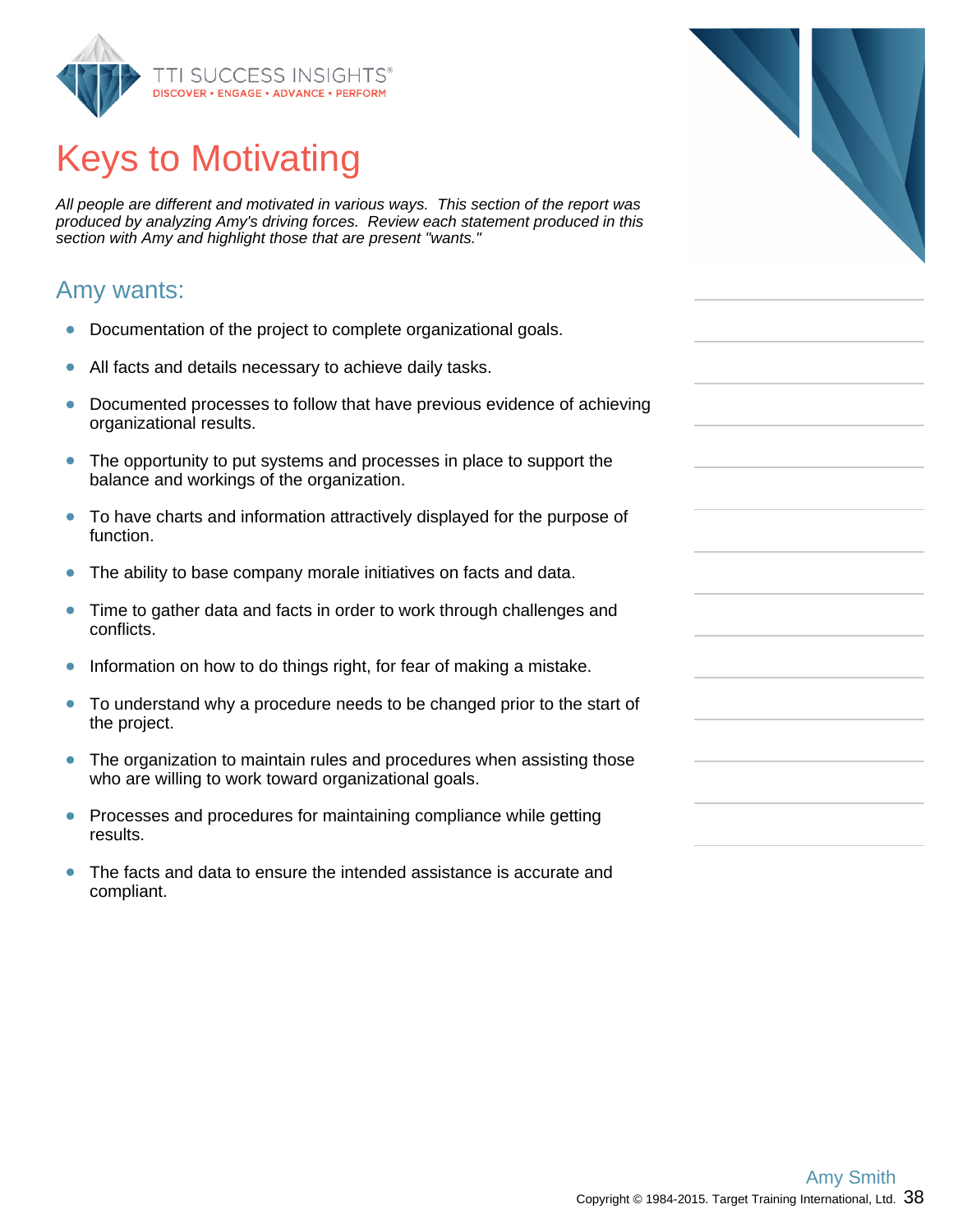

## Keys to Managing

This section disscusses the needs which must be met in order for Amy to perform at an optimum level. Some needs can be met by herself, while management must provide for others. It is difficult for a person to enter a motivational environment when that person's basic management needs have not been fulfilled. Review the list with Amy and identify 3 or 4 statements that are most important to her. This allows Amy to participate in forming her own personal management plan.

### Amy needs:

- Assistance in recognizing the balance between perfection and doing what needs to be done.
- Time to review and analyze data in order to understand the people and processes before making a decision.
- $\bullet$ A manager that understands that communication will be factual and people-oriented.
- Opportunities to express concerns regarding organizational unity.  $\bullet$
- $\bullet$ A manager who will hold others accountable to company expectations and policies.
- A manager that appreciates the balance in regards to her suggestions.  $\bullet$
- The ability to recognize when she is in "paralysis-by-analysis" mode.  $\bullet$
- $\bullet$ To understand that too much detail may prevent ideas from moving forward.
- $\bullet$ To ask questions when evaluating others' efforts instead of making judgments on the perceived lack of detail.
- A manager that applies all rules to drive the business.  $\bullet$
- To utilize her drive to show how people fit in the detailed plan.  $\bullet$
- $\bullet$ To understand how getting bogged down in the details can negatively affect results.

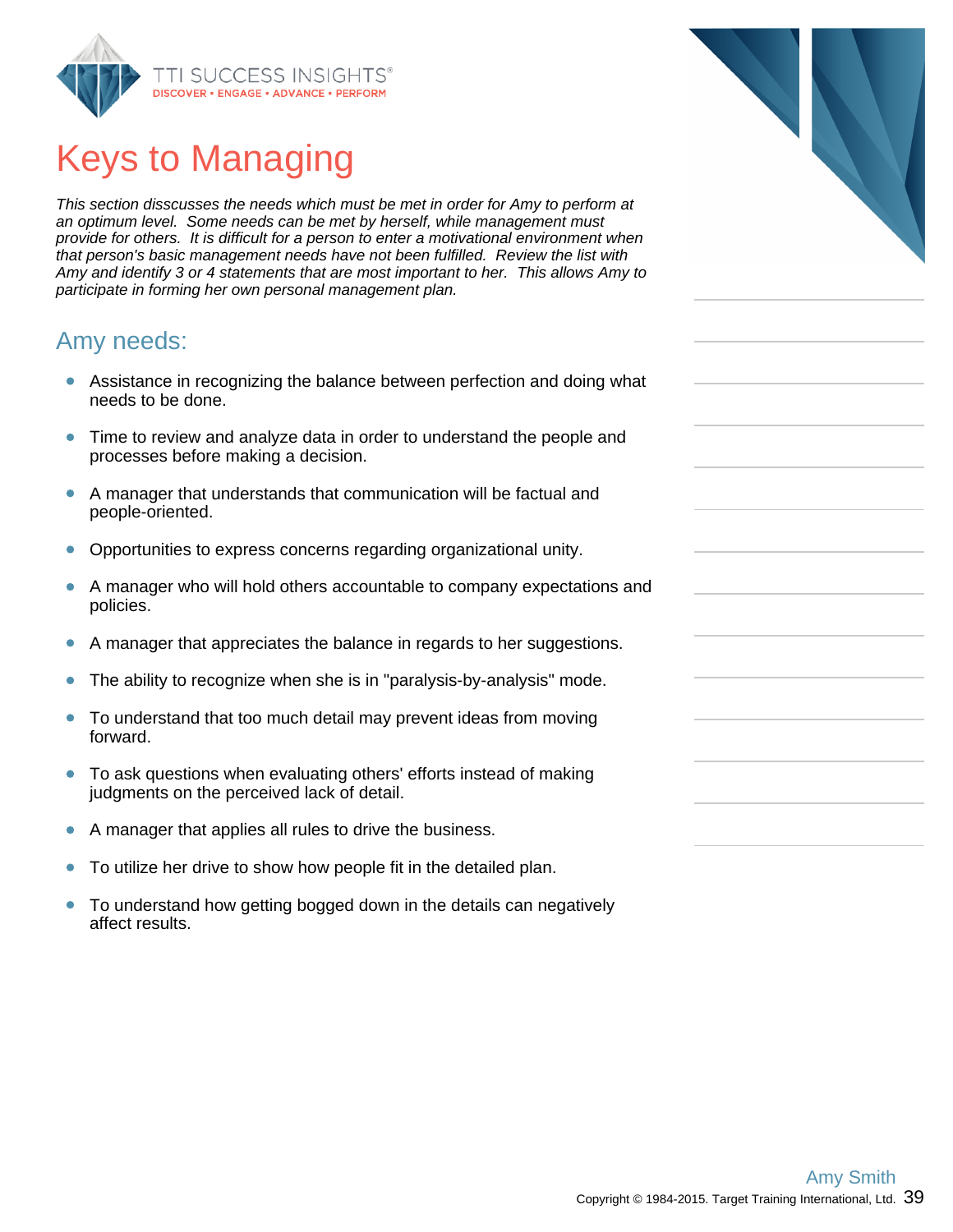

## Action Plan

### **Professional Development**

1. I learned the following behaviors contribute positively to increasing my professional effectiveness: (list 1-3)

2. My report uncovered the following behaviors I need to modify or adjust to make me more effective in my career: (list 1-3)

3. When I make changes to these behaviors, they will have the following impact on my career:

4. I will make the following changes to my behavior, and I will implement them by \_\_\_\_\_\_\_\_\_\_\_\_: